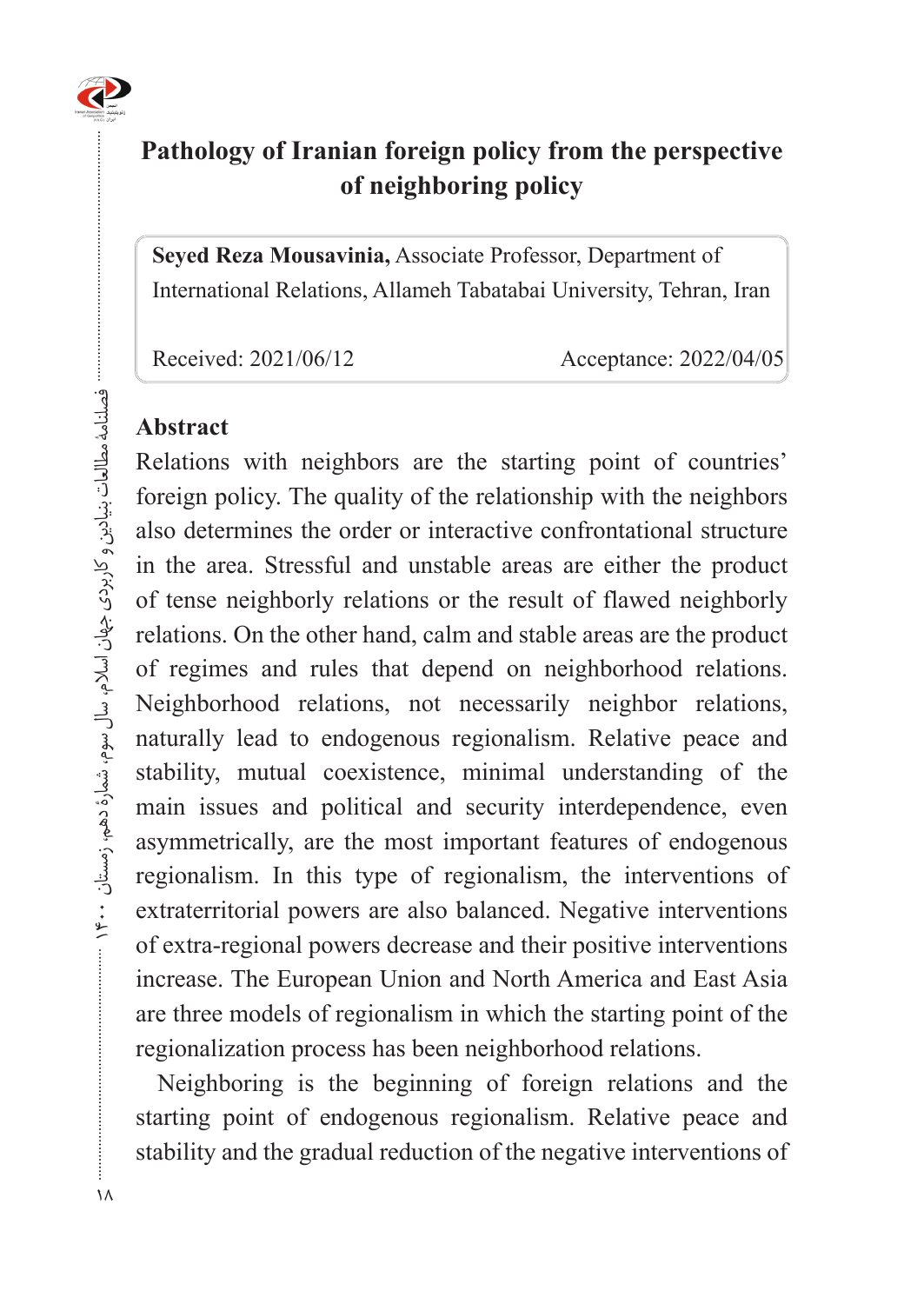

extraterritorial powers are the consequences of the realization of neighboring policy and the beginning of endogenous regionalism. Successful regionalism in Europe, North America, and East Asia also began with neighboring politics. Neighboring policy, which regulates the normative dimensions of relations with neighbors, is a strategic policy for the Islamic Republic of Iran; despite the official policies of the Islamic Republic, the realization of neighborliness in Iran's foreign policy has always faced serious obstacles. In this research, we intend to explain the most important obstacles to the realization of neighboring policy for Iran in a scientific way, while explaining the neighboring theory. Accordingly, we have designed the question: "What are the most important challenges to the implementation of the neighboring policy and what strategies can be drawn to overcome these obstacles?". The hypothesis is: "dual perspective of hegemony-inspiration in Iran's foreign policy" in the first place and the "dual trust-balance" in the second place, are the most important obstacles to the realization of neighborhood policy. The solution of the first double standard and the management of second double is the most important issue of the foreign policy of the Islamic Republic for the realization of the neighboring policy. The method of confirming the hypothesis in this article is explanatory.

Neighborhood policy is a systematic, gradual, and delicate process that requires elite consensus, political elite self-confidence, confidence-building, trust-building, and participatory pursuit by the initiator of neighborhood policy in a relatively stable region with minimal foreign intervention. Neighborhood policy will gradually create a region with internal rules and regimes, and will include peace and stability and the reduction of negative interference by foreign powers. The implementation of this policy in Iran faces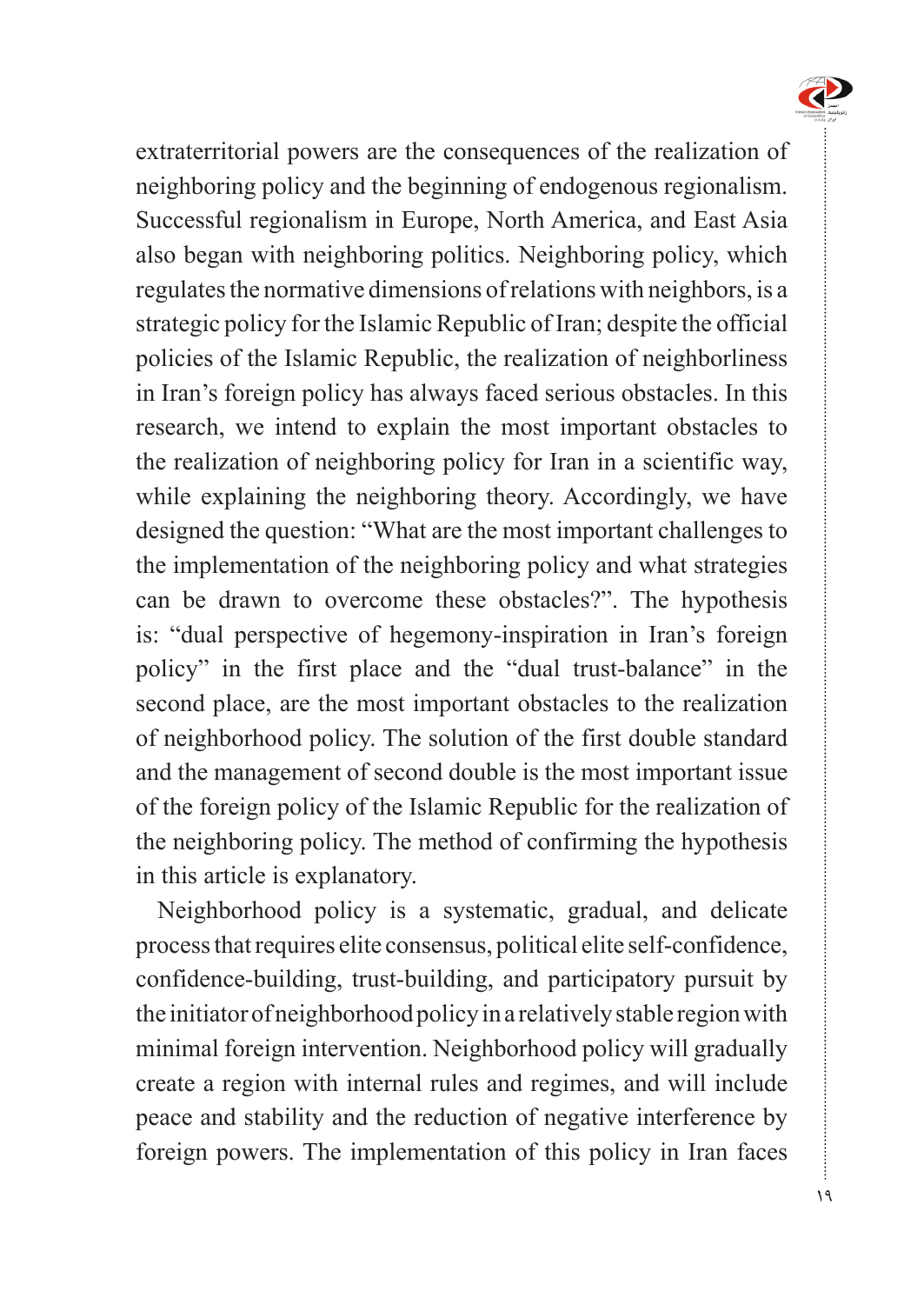

structural and brokerage obstacles. The dual perspective in theory and practice is the first obstacle. In the upstream documents and practice of the foreign policy of the Islamic Republic, a vague and dual perspective is evident. This duality is solvable. The foreign policy perspective must be clearly and concisely defined. Iran's foreign policy must choose between inspiration and hegemony. The realization of hegemony has very serious obstacles in front of it, while it is in complete conflict with the neighborhood policy; While inspiration strengthens and supports that neighborhood policy and the means to achieve it are available. After defining a revised foreign policy outlook, it is essential that the Iranian diplomatic apparatus manage the process of balancing power in the turbulent Middle East with the process of building trust in neighborhood policy. The management of these two processes will be the main issue of the Islamic Republic's foreign policy for the realization of the neighborhood policy and the development of endogenous regionalism in the Middle East.

**Keywords:** Iranian foreign policy, Pathology, neighboring policy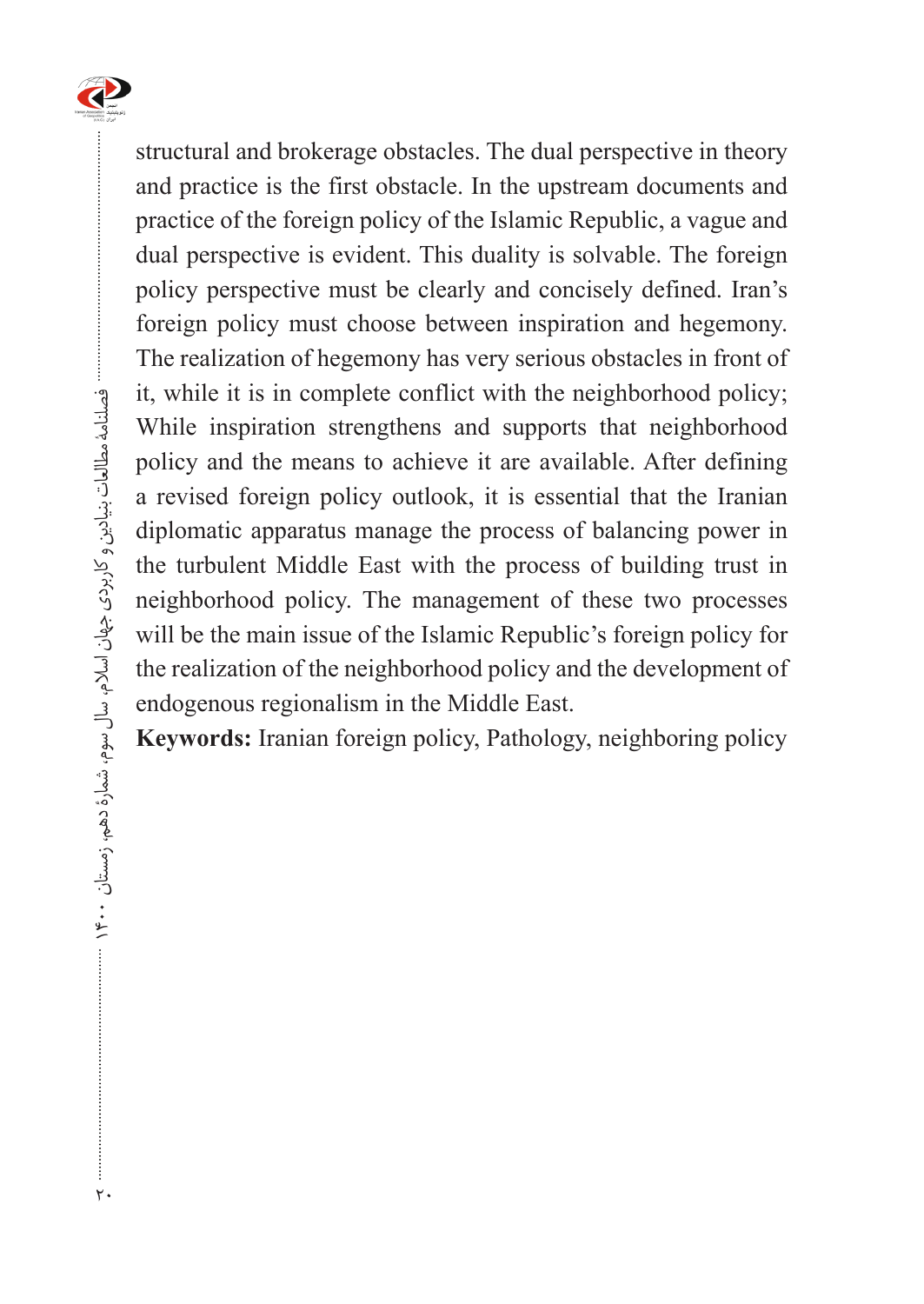

# **آسیبشناسی سیاست خارجی جمهوری اسالمی ایران از منظر نظریۀ همسایگی**

**سیدرضا موسوینیا'،** دانشیارگروه روابط بین الملل دانشگاه علامه طباطبائی، تهران، ایران دریافت: 1400/03/22 پذیرش: 1401/01/16  $110 - 111$ : حبص **مقالۀ پژوهشی**

#### **چکیده**

همسـایگی آغـاز روابـط خارجـی کشـورها و نقطـۀ شـروع منطقهگرایـی درونزاسـت. صلـح و ثبـات نسـبی و کاهـش تدریجـی مداخـات منفـی قدرتهـای برونمنطقـهای از پیامدهـای تحقــق سیاســت همســایگی و آغــاز منطقهگرایــی درونزاســت. منطقهگرایــی موفــق در اروپـا، آمریـکای شـمالی و شـرق آسـیا نیـز از سیاسـت همسـایگی آغـاز شـدند. سیاسـت همســایگی کــه ناظــر بــر ابعــاد هنجــاری روابــط بــا همســایگان اســت، بــرای جمهــوری اســامی ایــران یــک سیاســت راهبــردی محســوب میشــود؛ امــا بــا وجــود سیاســتهای رسـميِ اعلانـيِ جمهـوري اســلامي، تحقـق همســايگي در سياســت خارجـي ايـران همـواره<br>. بـا موانعـی جـدی روبـهرو بـوده اسـت. در ایـن پژوهـش قصـد داریـم بـا روشـی علمـی، ضمـن توضیـح نظریـۀ همسـایگی، مهمتریـن موانـع تحقـق سیاسـت همسـایگی بـرای ایـران را تبییـن نماییـم.

برایناســاس، ایــن ســؤال را مطــرح کردهایــم: »مهمتریــن چالشهــای تحقــق سیاســت همسـایگی کدامانـد و چـه راهکارهایـی را میتـوان بـرای رفـع ایـن موانـع ترسـیم نمـود؟«. فرضیــهای کــه ســعی در بیناالذهانیکــردن آن داریــم عبــارت اســت از »چشــمانداز دوگانــۀ هژمونگرایی-الهامبخشـــی در سیاســت خارجـــی ایـــران» در وهلــۀ نخســت و «دوگانــۀ

<sup>1.</sup> mousavinia@atu.ac.ir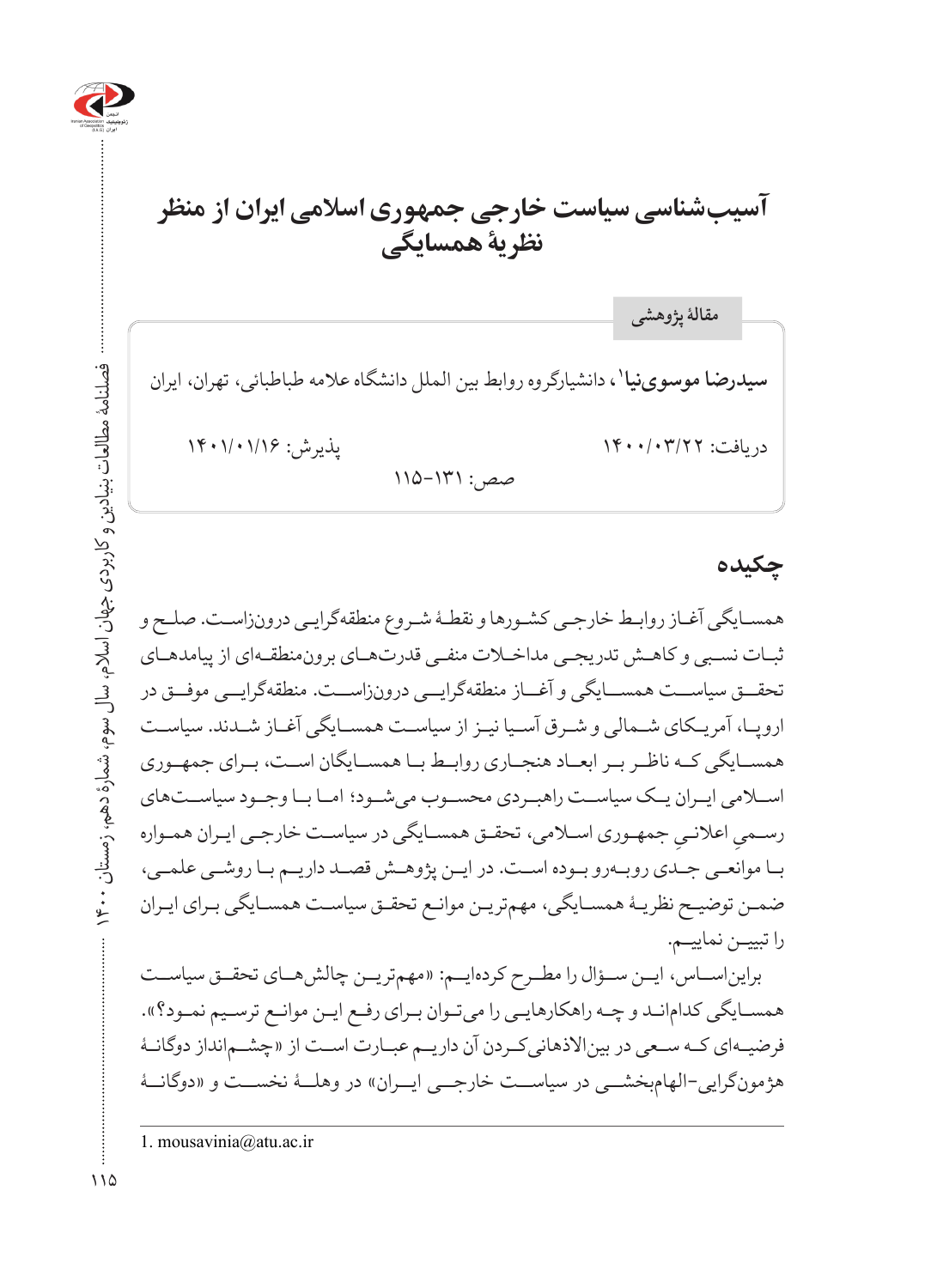

اعتمادسازی-توازنســازی» در وهلــۀ دوم کــه مهمتریــن موانــع تحقــق سیاســت همســایگی را تشــکیل میدهنــد. حلوفصــل دوگانــۀ اولــی و مدیریــت دوگانــۀ دومــی، مهمتریــن مسـئلۀ سیاسـت خارجـی جمهـوری اسـامی را بـرای تحقـق سیاسـت همسـایگی تشـکیل میدهــد. روش تأییــد فرضیــه در ایــن مقالــه توضیحیتبیینــی اســت.

#### **مقدمه**

ارتبــاط بــا همســایگان نقطــۀ آغــاز سیاســت خارجــی کشورهاســت. کیفیــت رابطــه بــا همسـایگان، چینـش یـا سـاختار تعاملی/تقابلـی در منطقـه را نیـز مشـخص میکنـد. مناطـق پرتنــش و بیثبــات یــا محصــول روابــط تنشآمیــز همســایگان اســت یــا نتیجــۀ روابــط همســایگی معیــوب. در نقطــۀ مقابــل، مناطــق آرام و باثبــات، محصــول رژیمهــا و قواعــد مسـتظهر بـه روابـط همسـایگی اسـت. روابـط همسـایگی' و نـه لزومـأ روابـط همسـایهها ٌ در یــک ســیر طبیعــی بــه منطقهگرایــی درونزا منجــر میشــود. صلــح و ثبــات نســبی، همزیســتی متقابــل، تفاهــم حداقلــی پیرامــون مســائل اصلــی و وابســتگی متقابــل سیاســی و امنیتــی، حتــی بهشــکلی نامتقــارن، از مهمتریــن شــاخصههای منطقهگرایــی درونزا محســوب میشــود. در ایــن نــوع از منطقهگرایــی، مداخــات قدرتهــای برونمنطقــهای نیــز متعــادل میشــود؛ مداخــات منفــی قدرتهــای برونمنطقــهای کاهــش و مداخــات مثبــت آنهــا افزایــش مییابــد. اتحادیــۀ اروپــا و آمریــکای شــمالی و آســیای شــرقی، ســه الگــوی منطقهگرایــی هســتند کــه نقطــۀ شــروع فراینــد منطقهگرایــی در آنهــا روابــط همســایگی بــوده اســت.

برای جمهوری اسالمی ایران روابط و سیاست همسایگی اهمیتی مضاعف دارد. .ژ ت : مورد<br>اولاً، ژئوپلیتیــک ایـــران فـــارغ از نـــوع حکومتـــی کـــه بـــر آن حاکـــم اســـت، روابــط همســایگی را مســئلۀ اول سیاســت خارجــی قــرار میدهــد. تجربــۀ تاریخــی دو قــرن اخیــر نشــان میدهــد کــه آزادشــدن قــدرت ایــران در منطقــه، همــواره در گــرو ایجــاد منطقــهای باثبـات و آرام، کاهـش مداخـات خارجـی و گسـترش روابـط همسـایگی بهمنظـور تحقـق منطقهگرایــی درونزا بــوده اســت. اعــان بیطرفــی ایــران در دو جنــگ جهانــی، سیاســت ِ موازنـۀ منفـی مصـدق، اتخـاذ سیاسـت مسـتقل ملـی توسـط پهلـوی پـس از دتانـت دو ابـر قــدرت در دهــۀ ،70 اســتقبال شــاه ایــران از خــروج انگلیــس از منطقــه در ســال 1969 و

1. Neighboring.

2. Neighborhood.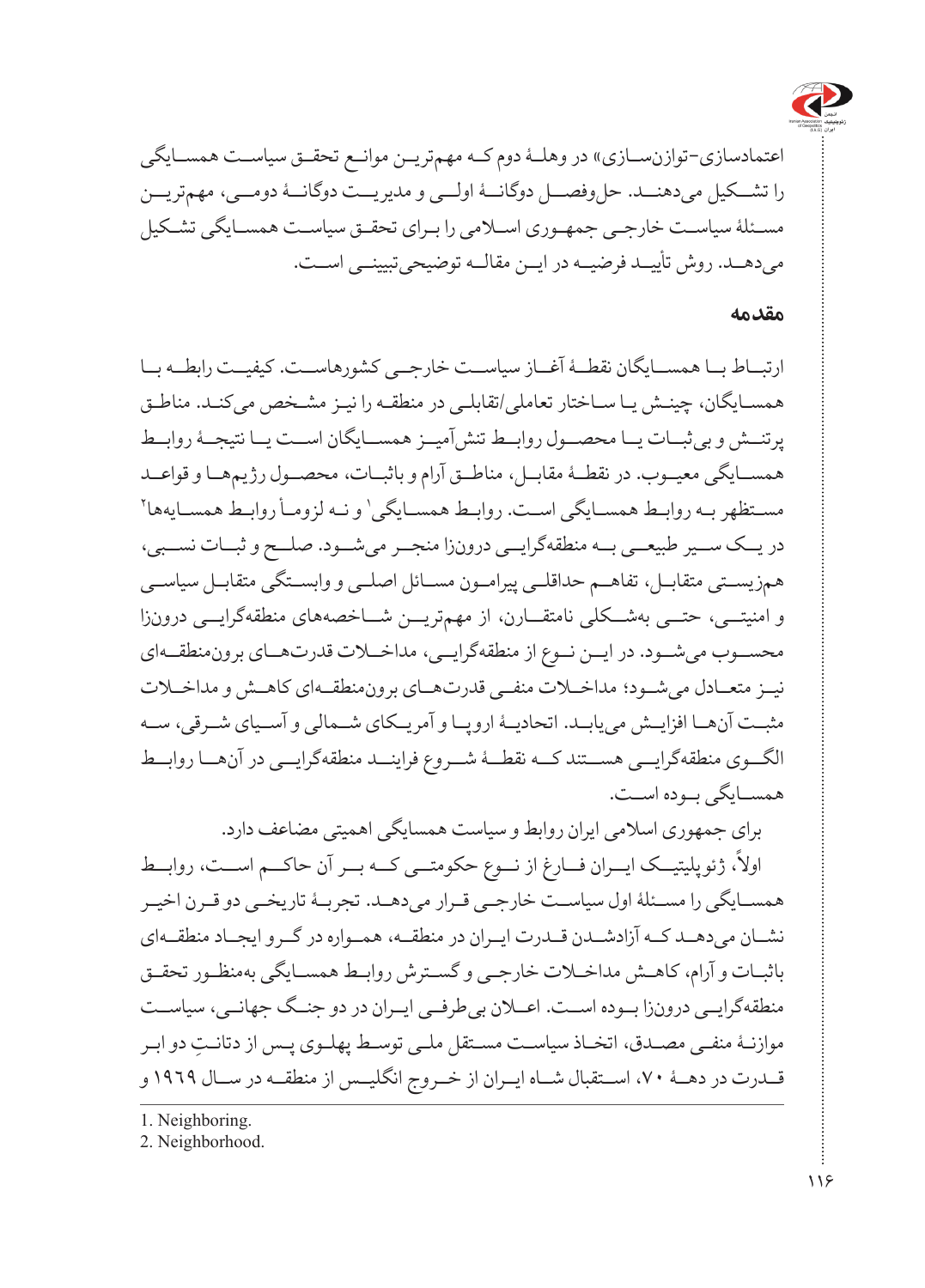

مخالفـت شـاه بـا جایگزینشـدن یـک قـدرت خارجـی در خلیجفـارس بهجـای انگلیـس، ازجملــه رویدادهایــی اســت کــه نشــان میدهــد حکومــت قاجــار و پهلــوی نیــز افزایــش قــدرت خــود را در گــرو کاهــش مداخــات قدرتهــای بــزرگ در منطقــه میدانســتند.

،ً منازعـات سـاختاری در خاورمیانـه ملفـوف بـه تقابلهـا و تعارضـات ایدئولوژیـک، ثانیـا قومـی، ژئوپليتيـک قــدرت، مــرزی و سياســي نيازمنــد روابــط همســايگـی اســت. بــا گســترش<br>. روابــط همســایگی بســیاری از تعارضــات ســاختاری در خلیجفــارس و خاورمیانــه قابــل مدیریتانــد.

،ً مداخــات منفــی بازیگــران برونمنطقــهای و قدرتهــای مداخلهگــر، بهعنــوان ثالثــا مهمتریــن عامــل بی ثباتــی طــی دو قــرن اخیــر، در گــرو برســاختنِ منطقــهای مســتظهر بــه<br>مسموّلی استانی روابـط همسـایگی اسـت.

.<br>رابعــاً، رویکــرد انقـــلاب اســـلامی بــه منطقــه و یکــی از راهبردهــای اصلــی جمهــوری اســامی در سیاســت خارجــی، تقویــت روابــط همســایگی بهمنظــور تحقــق منطقــهای باثبــات و اخــراج قدرتهــای مداخلهگــر در خاورمیانــه و خلیجفــارس اســت. بنابرایــن، همسـایگی بـرای جمهـوری اسـامی ایـران یـک سیاسـت راهبـردی محسـوب میشـود، امـا بـا وجـود سیاسـتهای رسـمی اعالنـی جمهـوری اسـامی، تحقـق همسـایگی در سیاسـت خارجـی ایـران همـواره بـا موانعـی جـدی روبـهرو بـوده اسـت. در ایـن پژوهـش قصـد داریـم بــا روشــی علمــی، ضمــن توضیــح نظریــۀ همســایگی، مهمتریــن موانــع تحقــق سیاســت همسـایگی بـرای ایـران را تبییـن نماییـم.

برایناســاس، ایــن ســؤال را مطــرح کردهایــم: »مهمتریــن چالشهــای تحقــق سیاســت همسـایگی کدامانـد و چـه راهکارهایـی را میتـوان بـرای رفـع ایـن موانـع ترسـیم نمـود؟«. فرضیــهای کــه ســعی در بیناالذهانیکــردن آن داریــم عبــارت اســت از »چشــمانداز دوگانــۀ هژمونگرایی-الهامبخشــی در سیاســت خارجــی ایــران»، در وهلــۀ نخســت و «دوگانــۀ اعتمادسازی-توازنسـازی» در وهلـۀ دوم» کـه مهمتریـن موانـع تحقـق سیاسـت همسـایگی را تشــکیل میدهــد. حلوفصــل دوگانــۀ اولــی و مدیریــت دوگانــۀ دومــی مهمتریــن مســئلۀ سیاسـت خارجـی جمهـوری اسـامی را بـرای تحقـق سیاسـت همسـایگی تشـکیل میدهـد. در قســمت نخســت مقالــه، نظریــۀ همســایگی را توضیــح میدهیــم. در قســمت دوم بــه دوگانـۀ هژمونگرایی-الهامبخشـی میپردازیـم کـه هـم در اسـناد باالدسـتی و هـم در رفتـار

سیاسـت خارجـی ایـران مشـهود اسـت. در قسـمت سـوم مقالـه بـه دوگانـۀ اعتمادسـازی-

 فصلنامۀ مطالعات بنیادین و کاربردی جهان اسالم، سال سوم، شمارۀ دهم، زمستان 1400 فصلنامهٔ مطالعات بنیادین و کاربردی جهان اسلام، سال سوم، شمارهٔ دهم، زمستان ۱۴۰۰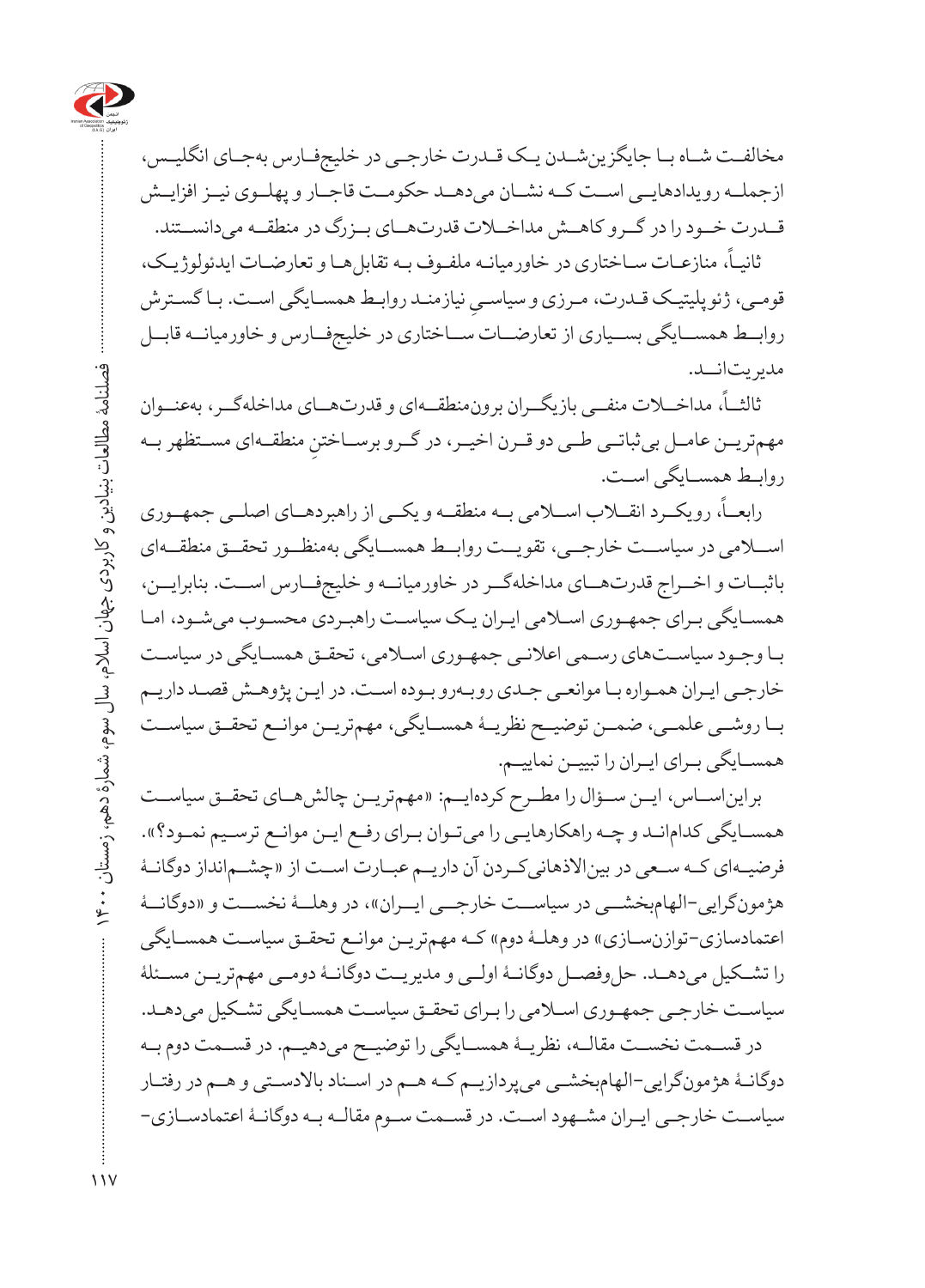

توازنســازی در روزمــرۀ سیاســت خارجــی ایــران میپردازیــم کــه بهاعتقــاد نویســنده، مهمتریــن مســئلۀ سیاســت خارجــی ایــران را تشــکیل میدهــد.

#### **نظریۀ همسایگی؛ الزامات و راهبردها**

نظریــۀ همســایگی مبتنــی بــر رویکــردی هنجــاری بــه روابــط خارجــی اســت. ایــن نظریــه میگویـد کشـوری کـه مبتکـر سیاسـت همسـایگی یـا آغازکننـدۀ ایـن سیاسـت اسـت، بـر مبنـایِ عقلانیـت ارتباطـی هزینــه میکنــد تــا در آینــده ســود مــادی همســایگی را برداشــت<br>. نمایـد. پیشنیـاز اصلـی سیاسـت همسـایگی، ظرفیـت فرهنگـی و تمدنـی بـاال، تاریـخ ممتـد تأثیرگـذاری بـر جوامـع پیرامونـی و جذابیتهـای فرهنگـی و تمدنـی اسـت )2005: ,Barry 54(. برایناســاس، میتــوان ایــران را ازجملــه کشــورهایی نــام بــرد کــه ظرفیــت آغــاز سیاسـت همسـایگی را دارد. در نقطـۀ مقابـل، کشـورهایی کـه فاقـد وحـدت قومـی و تاریخـی هســتند یــا تاریــخ طوالنــی از خشــونت و نظامیگــری را تجربــه کردهانــد، بهصــورت بنیـادی نمیتواننـد آغازگـر سیاسـت همسـایگی در منطقـۀ خـود باشـند. همسـایگی درسـت برخـاف راهبـرد هژمونـی کـه ابتـدا بـر مؤلفههـای مـادی )نظامـی و سیاسـی و اقتصـادی( اســتوار اســت و ســپس بــا تأکیــد بــر ایدئولــوژی فراگیــر بــه ابعــاد فرهنگــی میرســد؛ از مؤلفههــای فرهنگــی و انســانی آغــاز میشــود و محصولــی مــادی و عینــی مییابــد.

سیاسـت همســایگی بهگونــهای جاریشــدن ناگزیـرِ قــدرت نـرم از ســوی کشــوری اســت<br>. کـه بیشـترین منفعـت را از روابـط همسـایگی در بلندمـدت میبـرد. هـر کشـوری کـه در اتخـاذ ایـن رهیافـت هوشـیاری و تأثیرگـذاری و ابتـکار بیشـتری بهخـرج دهـد، بـه همـان انـدازه بیشـتر مالــک آینــده )آینــدۀ حیــات منطقــهای( میشــود )2006 :Jakson). سیاســت همســایگی آغـازی یکجانبـه از سـوی دولتـی اسـت کـه حـس عظمـت فرهنگـی و تمدنـی در آن قویتـر اسـت و حـس اعتمادبهنفـس نخبـگان سیاسـی آن کشـور بـرای حقانیـت خـود در ایفـای نقـش مرجعیـت منطقـهای بسـیار باالسـت. ایـن کشـور بـا نادیدهگرفتـن الزامـات ناشـی از سـاختار آنارشـیک در نظـام بینالملـل، خـود را یـک دولتملـت نمیدانـد، بلکـه بـا اتـکا بـه سـابقۀ تمدنـی و ظرفیتهـای فرهنگـی، خـود را یـک کشـورتمدن تأثیرگـذار میپنـدارد. شـرط اصلـی قدمبرداشـتن در مسـیر همسـایگی، عـدم اتخـاذ سیاسـتهای قدرتطلبانـه از ســوی دولــت مبتکــر اســت. سیاســت قــدرت اصلیتریــن سیاســت هژمونــی اســت کــه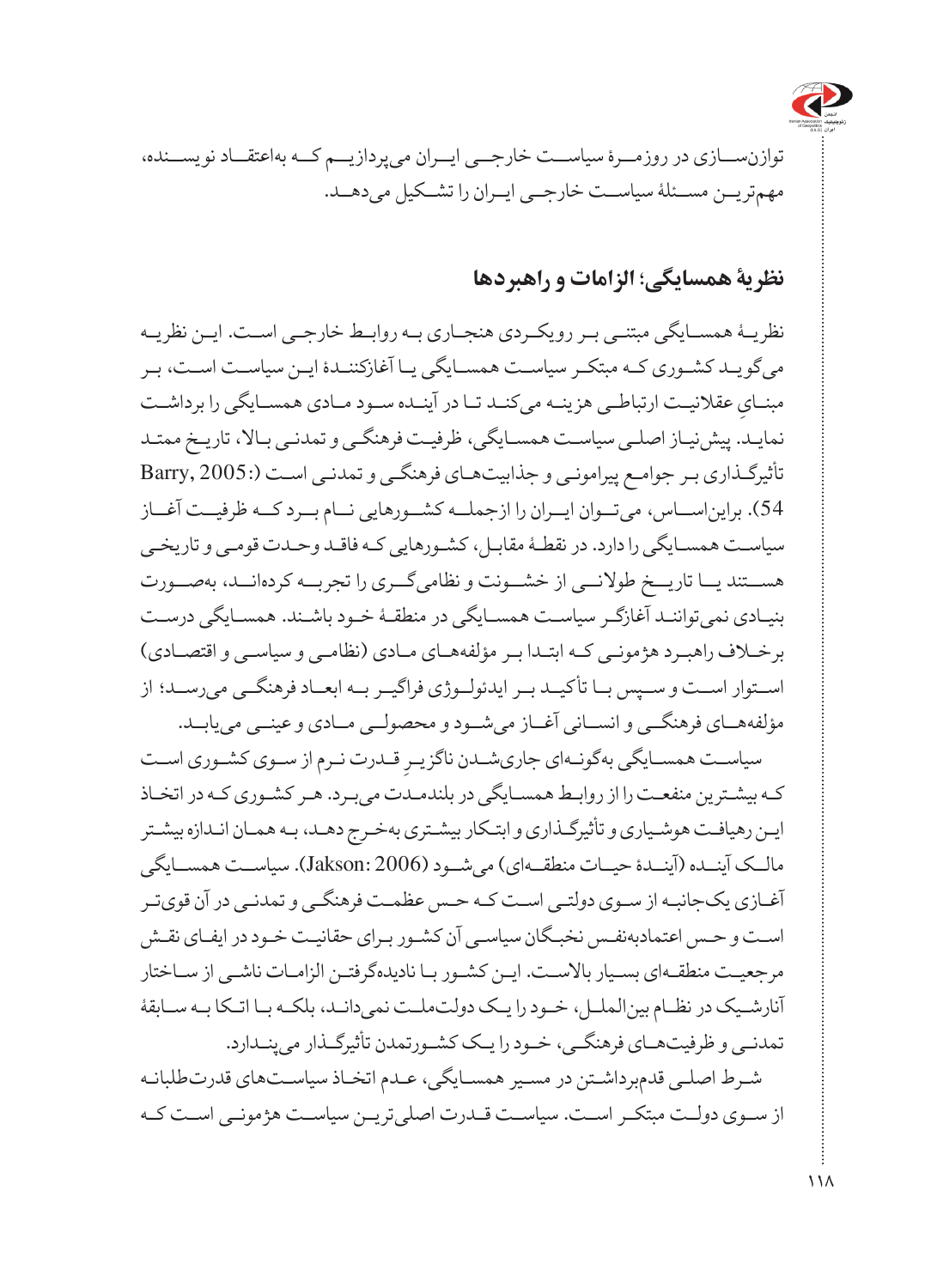

بـرای تحقـق هژمونـی بـا اسـتفاده از ابزارهـای نظامـی، اقتصـادی، سیاسـی و ایدوئولوژیـک دنبـال میشـود. دولتهـای ضعیـف منطقـه در برابـر سیاسـت هژمونـی بـه روابـط پنهـان و آشــکار بــا قدرتهــای خــارج از منطقــه اقــدام میکننــد تــا در برابــر هژمونگرایــی قــدرت منطقـهای، ضریـب امنیـت باالتـری پیـدا کننـد و قـدرت کشـور هژمونگـرا را متـوازن کننـد. ۔<br>ایــن دقیقــاً همــان دلیلــی اســت کــه کشــورِ بهدنبــال سیاســت همســایگی، نبایــد سیاســت قــدرت و هژمونگرایــی را دنبــال کنــد )2010 ,Dalton).

سیاسـت همسـایگی بـرای کشـوری کـه دارای قـدرت فرهنگـی و تمدنـی اسـت، زمانـی محقــق میشــود کــه کشــورهای منطقــهای غیرمســتقیم و بهگونههایــی بــه او اعتمــاد بورزنــد و جایــگاه آن کشــور را بهمثابــۀ یــک تهدیــد نپندارنــد و حتــی مشــروعیت مداخلــۀ مثبـت بـه کشـور مرجـع را در اختالفـات منطقـهای و حتـی امـور داخلـی خـود بدهنـد. بـه کالمــی دیگــر، مبتکــر همســایگی هــم بــر کشــورهای پیرامونــی اثرگــذار اســت و هــم بــا سیاســتهایش مانــع از واکنــش خارجــی بــه اثرگــذاریاش در ســطح منطقــهای میشــود. حفــظ ایــن تــوازن ســختترین چالــش بــرای کشــوری اســت کــه میخواهــد سیاســت همســایگی را پیــش ببــرد. بهمنظــور درک بهتــر سیاســت همســایگی پنــج پیشنیــاز و پنــج سیاســت راهبــردی را بــرای مبتکــر سیاســت همســایگی ارائــه میکنیــم. پیشنیاز سیاست همسایگی عبارت است از: - فرهنگ اعطاگر، تمدن کهن و جاذب؛ - تلقــی کشــور مرجــع از خــود، نــه بهعنــوان یــک دولتملــت، بلکــه بهعنــوان یــک کشــورتمدن الهامبخــش؛ - اعتمادبهنفس و اجماع نظر میان نخبگان سیاسی کشور برای آغاز سیاست همسایگی؛ - فقدان سابقۀ تجاوزگری به کشورهای پیرامونی؛ - محیط منطقهای آرام و کمتنش. سیاستهای الزم برای پیشبرد سیاست همسایگی: - عملنکــردن ماننــد یــک قــدرت منطقــهای بــرای تبدیلشــدن بــه یــک قــدرت مقتــدر منطقـهای در آینـده؛ - زایلکردن احساس تهدید کشورهای پیرامونی از خود؛ - اعتماد ورزیدن به کشورهای پیرامونی بهمنظور جلب اعتماد آنها؛ - مشارکتطلبی، نه بهعنوان یک ابزار، بلکه بهعنوان یک هدف؛

فصلنامۀ مطالعات بنیادین و کاربردی جهان اسالم، سال سوم، شمارۀ دهم، زمستان 1400

فصلنامهٔ مطالعات بنیادین و کاربردی جهان اسلام، سال سوم، شمارهٔ دهم، زمستان ۰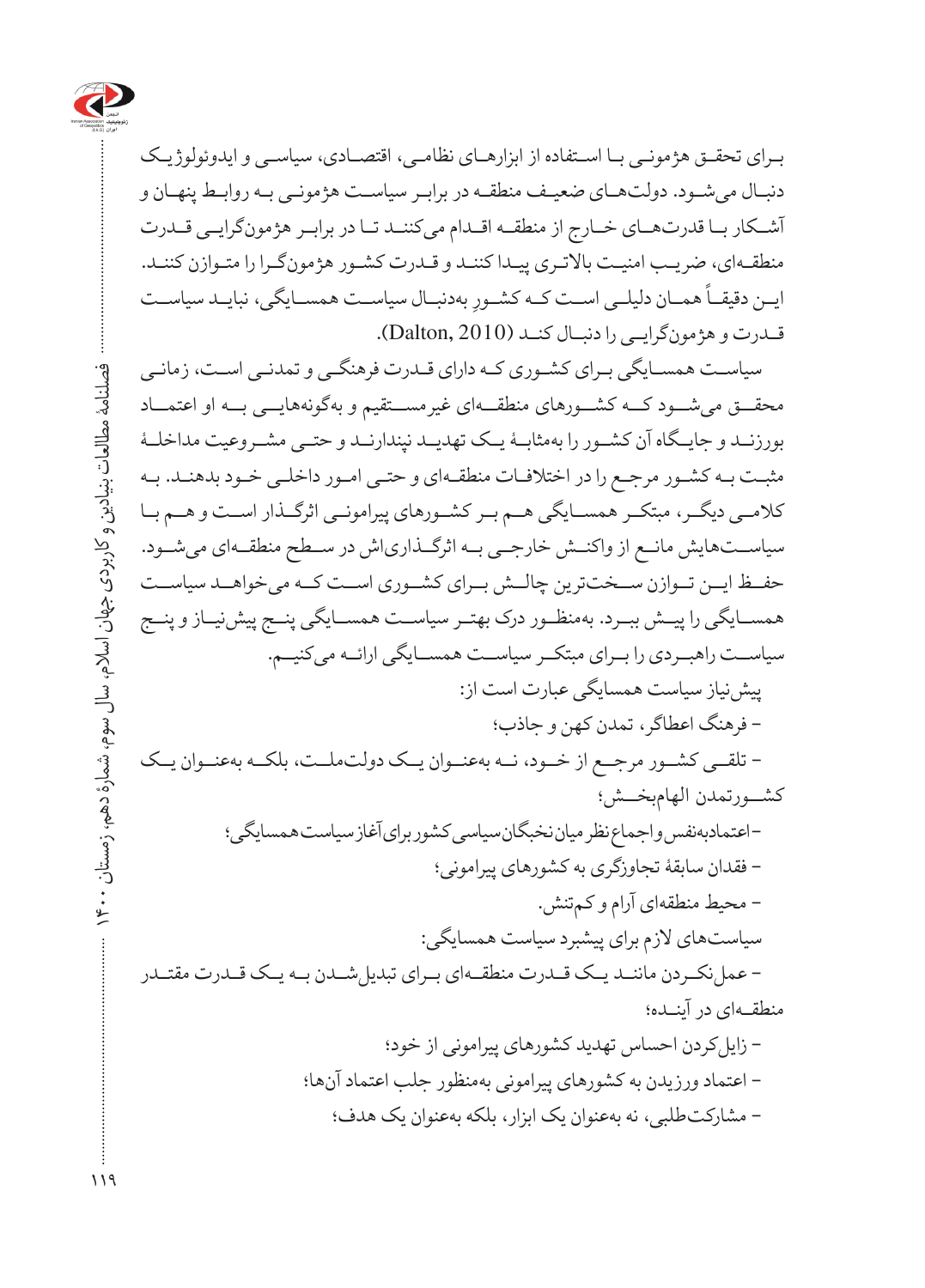

- ظرفیت مادی الزم برای واگذاری نقشهای منطقهای به کشورهای پیرامونی. ۔ ۔<br>همــان گونــه کــه ملاحظــه میشــود، برخـــلاف سیاســت هژمونــی کــه عمدتـــاً بــر ً بــر مؤلفههــای ذهنــی و مؤلفههــای مــادی ابتنــا یافتــه اســت، سیاســت همســایگی عمدتــا فرهنگـی متمرکـز اسـت. بدیهـی اسـت کـه مؤلفههـای مـادی نیـز نقـش مهمـی در پیشـبرد سیاسـت همسـایگی دارنـد. آغازکننـدۀ سیاسـت همسـایگی بایـد دارای ظرفیتهـای اقتصادی و نظامـی الزم باشـد تـا نقشهـای منطقـهای خـود را بـه کشـورهای پیرامونـی واگـذار کنـد و بــدون هــراس امنیتــی، بــه آنهــا اعتمــاد ورزد تــا در بلندمــدت اعتمــاد آنهــا را بــه خــود جلـب کنـد. همچنیـن پیشـبرد سیاسـت همسـایگی نیازمنـد محیـط منطقـهای آرامـی اسـت کــه دارای آســتانۀ بــاالی همــکاری و تنشهــای حداقلــی باشــد.

## **چشمانداز دوگانۀ هژمونگرایی-الهامبخشی**

چشــمانداز، تصویــر ذهنــی مثبــت و آرمانــی اســت کــه بــا قــدرت تخیــل و تصــور توســط نخبــگان یــک ســازمان یــا یــک کشــور ترســیم میشــود و کلیــۀ شــیوهها، سیاســتها، راهبردهــا و اهــداف ســازمان یــا کشــور را بهصــورت ســیتماتیک نظــم و جهــت میدهــد. ایــن چشــمانداز در وهلــۀ نخســت بایــد در میــان نخبــگان فکــری و اجرایــی ســازمان یــا یـک کشـور بـه اجمـاع برسـد و در وهلـۀ دوم بـه جامعـه سـرایت کنـد تـا کلیـۀ سیاسـتها، راهبردهـا و اهـداف مسـتظهر بـه حمایـت جامعـه و نخبـگان، معطـوف بـه تحقـق چشـمانداز پیشــبرده شــوند. چشــمانداز روشــن در سیاســت خارجــی ماننــد چــراغ راهنمــای رانندگــی عمـل میکنـد؛ اهـداف ملـی را ترسـیم میکنـد و ایجادکننـدۀ وحـدت در کثـرت اسـت. در ۔ ۔<br>آیندهپژوهــی اساســاً ســاخت آینــده وابســته بــه وجــود چشــم|نداز اســت و اگــر چشـــم|نداز تعریفشــده نباشــد یــا گنــگ یــا قرائتــی دوگانــه از آن وجــود داشــته باشــد، ســناریوهای ترسیمشــده در مرحلــۀ اقــدام دچــار تشــتت نظــری و عملــی میشــود.

اولیـن مانـع در تحقـق سیاسـت همسـایگی ایـران، چشـمانداز مبهـم یـا دوگانـه در سیاسـت خارجـی ایـران اسـت کـه هـم در اسـناد باالدسـتی و هـم در رفتـار کارگـزاران سیاسـت خارجـی مشــهود اســت. بهطــور مشــخص، دوگانــۀ هژمونگرایی-الهامبخشــی، دو چشــمانداز متفـاوت اسـت. ایـن دو چشـمانداز غیرقابلجمـع و دفعکننـد؛ یکدیگـر هسـتند. بـه دالیلـی کـه توضیـح خواهیـم داد، نمیتـوان سیاسـت هژمونـی را دنبـال کـرد یـا در ذهـن بـه آن اعتقـاد داشــت و هـمزمــان ام|لقــراي جهــان اســلام و الهامېخــشِ ملتـهــا هــم بــود.<br>-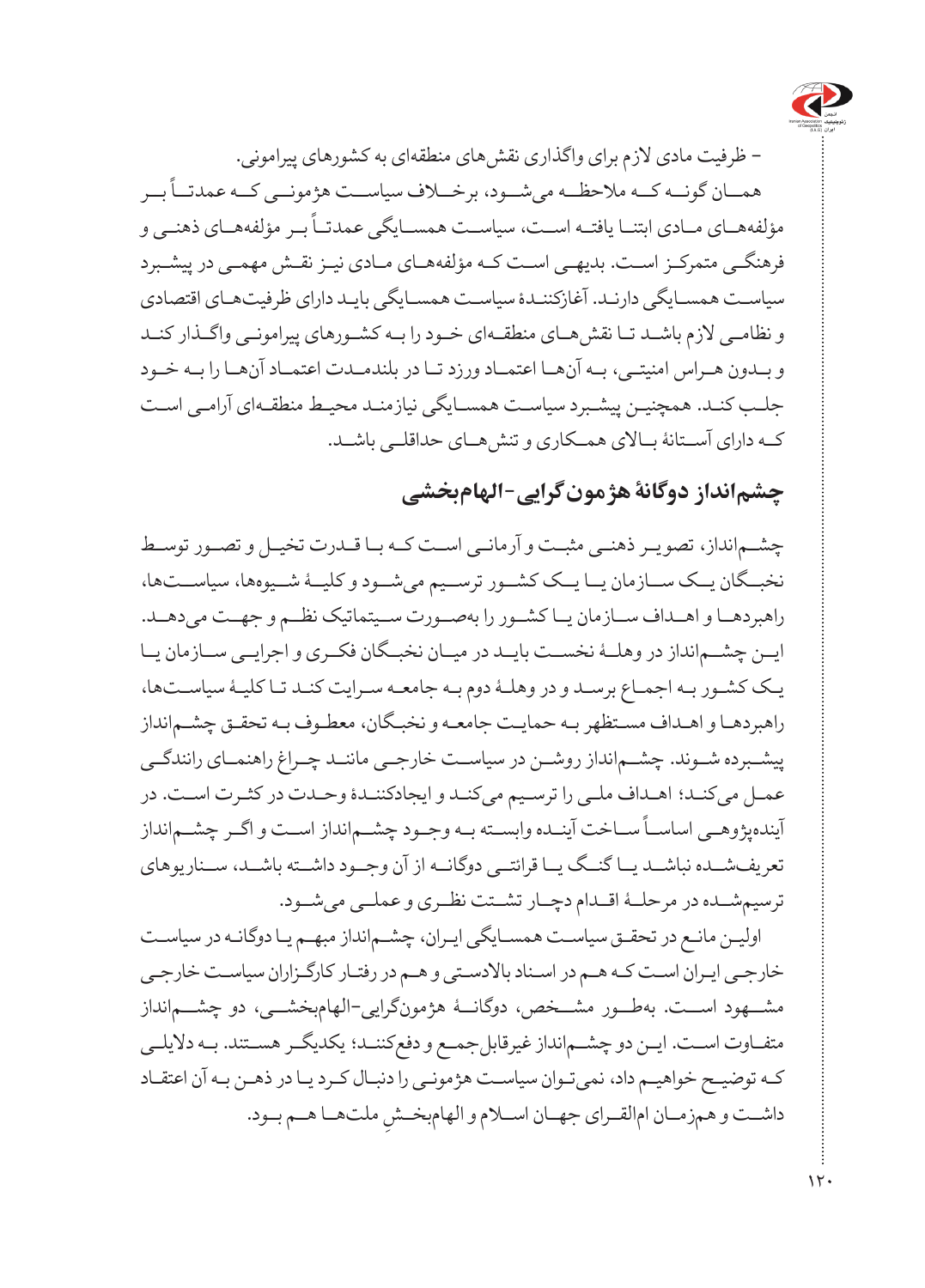

**چشمانداز دوگانه در اسناد باالدستی**

مــروری بــر اســناد باالدســتی ایــران در حــوزۀ سیاســت خارجــی نشــان میدهــد کــه چشــمانداز سیاســت خارجــی در آنهــا شــفاف نیســت و دوگانههایــی در بطــن خــود دارد کــه در خوشبینانهتریــن تحلیــل، بــا یکدیگــر همافــزا نیســتند، بلکــه در مــواردی نیــز دافــع یکدیگرنــد. »دفــاع از حقــوق همــۀ مســلمانان و روابــط صلحآمیــز متقابــل بــا دولتهــای غیر محــارب» در اصـــل ۱۵۲ قانــون اساســـی، اولیــن دوگانــۀ ســؤال۱برانگیز در چشـــمانداز سیاسـت خارجـی اسـت. ایـن دو اصـل در سیاسـت عملـی در مـوارد زیـادی یکدیگـر را دفـع میکننــد و حداقــل تقویتکننــدۀ یکدیگــر نیســتند.

اصـل 154 قانـون اساسـی نیـز همیـن ویژگـی را نسـبت بـه اصـل 152 دارد: »جمهـوری اســامی ایــران در عیــن خــودداری کامــل از هرگونــه دخالــت در امــور داخلــی ملتهــای دیگــر، از مبــارزۀ حقطلبانــۀ مســتضعفین در برابــر مســتکبرین در هــر نقطــه از جهــان حمایـت می کنـد». تحقـق عملـی ایـن اصـل نیـز در سیاسـت عملـی بـا تناقضـات جـدی مواجــه اســت؛ چراکــه هرگونــه حمایــت از جنبشهــای حقطلبانــه در زمانــی کــه دولتــی مســتقر در آن کشــور حاکمیــت دارد، در حقــوق بینالملــل و عــرف بینالمللــی بهمعنــای مداخلــه در امــور داخلــی تلقــی میگــردد.

در ســند چشــمانداز بیستســالۀ جمهــوری اســامی ایــران، مصــوب ،1384 نیــز دوگانگــی در ترســیم چشــمانداز سیاســت خارجــی مشــهود اســت. در ایــن ســند آمــده اسـت: »ایـران در سـال 1404 کشـوری اسـت توسـعهیافته بـا جایـگاه اول اقتصـادی، علمـی، فنــاوری در ســطح منطقــه بــا هویــت اســلامی و انقلابــی». در اینجــا ایــن ســؤال مطــرح ً وقتـی در سـند میگوییـم مـا جایـگاه اول را خواهیـم داشـت، حـاوی ایـن میشـود کـه اوال پیـام اسـت کـه دیگـران بـرای مقـام دومـی بجنگنـد و ایـن پیـام بـا قاعـدۀ تعاملگرایـی در همکاریهـای اقتصـادی و تجـاری ناسـازگار اسـت. از سـوی دیگـر، جایـگاه اول اقتصـادی، علمـی و فنـاوری مسـتلزم همـکاری بـا همسـایگان و کشـورهای منطقـه اسـت، امـا در سـند بالفاصلــه بــه »هویــت انقالبــی« اشــاره میشــود. هویــت انقالبــی نــزد کشــورهای منطقــه مدلولهــای برهمزننــدۀ نظــم دارد. اینهــا منجــر بــه ارائــۀ ســیگنالهای دوگانــه بــه ســایر کشــورها میشــود.

در جـای دیگـر سـند نیـز آمـده اسـت: »ایـران در سـال 1404 کشـوری اسـت الهامبخـش در جهــان اســام و تعامــل ســازنده و مؤثــر در روابــط بینالملــل براســاس اصــول عــزت،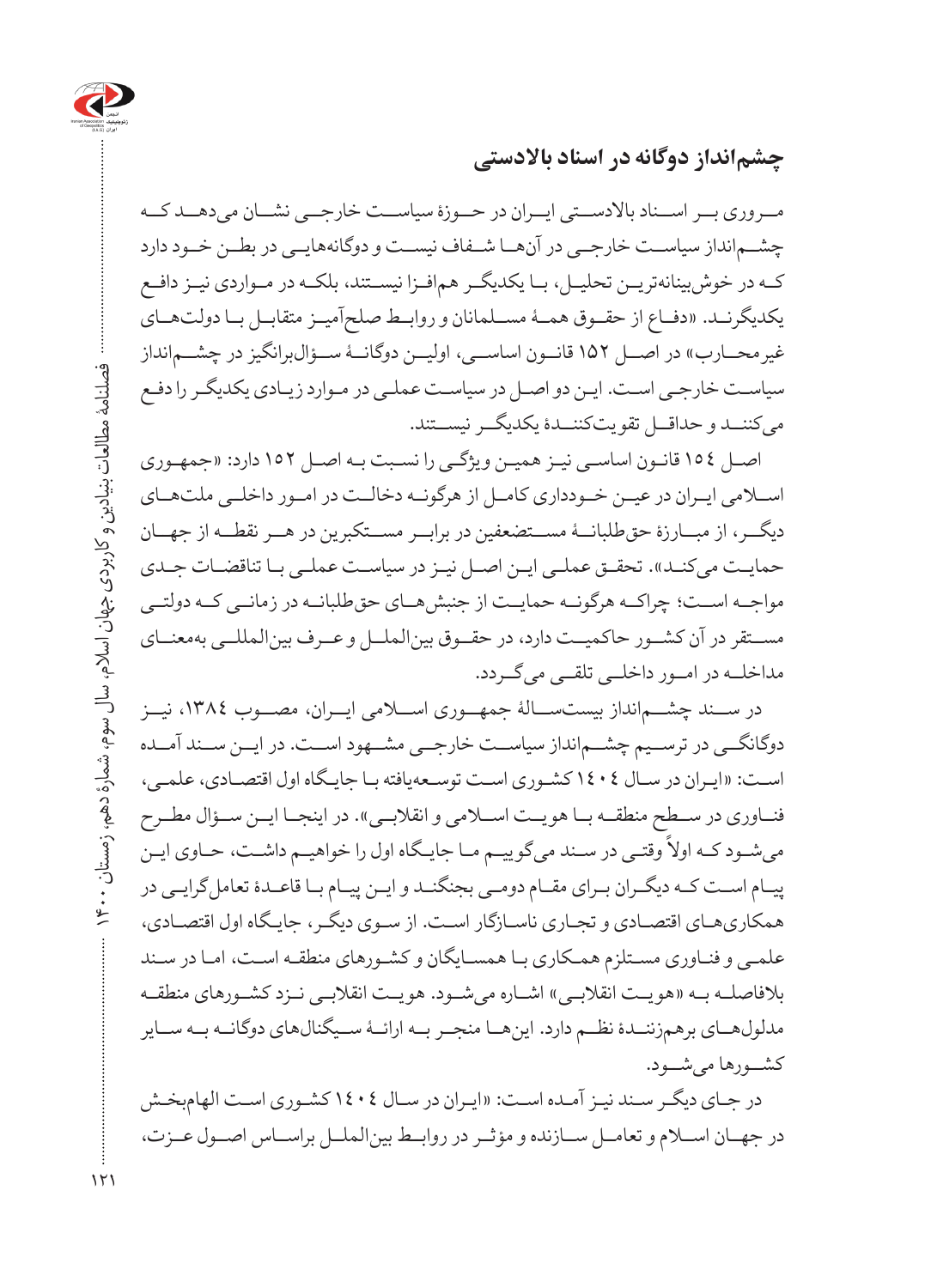

حکمــت و مصلحــت از طريــقِ گســترش همــکاري دوجانبــه، منطقــهاي و بينالمللــي؛<br>-ادامـۀ پرهیـز از تنـش در روابـط بـا کشـورها؛ بهرهگیـری از روابـط بـرای افزایـش تـوان ملـی؛ تقویـت روابـط سـازنده بـا کشـورهای متخاصـم؛ حمایـت از مسـلمانان و ملتهـای مظلـوم و مســتضعفین، بهویــژه ملــت فلســطین؛ تــاش بــرای همگرایــی بیشــتر میــان کشــورهای اسـامی؛ مقابلـه بـا تکقطبیشـدن جهـان؛ مقابلـه بـا افزونخواهـی و اقـدام متجاوزانـه در روابـط خارجـی«. میتـوان تحلیـل کـرد کـه در ایـن قسـمت از سـند نیـز دوگانههـای زیـادی وجــود دارد کــه قابلجمــع بــا هــم نیســتند و در مــواردی دافــع یکدیگــر عمــل میکننــد.

همچنیــن در مــادۀ 30 برنامــۀ ششــم توســعه آمــده اســت: »در راســتای اجــرای مفــاد مصـرح در قانـون اساسـی و افزایـش قـدرت مقاومـت و کاهـش آسـیبپذیری اقتصـاد کشـور و بهمنظــور مدیریــت منســجم، هماهنــگ و مؤثــر در روابــط خارجــی جمهــوری اســامی ایـران بـر مبنـای اصـل عـزت، حکمـت و مصلحـت و بـرای تحقـق اهـداف برنامـۀ ششـم توســعه، دســتگاههای اجرایــی و نیروهــای مســلح مکلفانــد تمامــی اقدامــات خــود در زمینـۀ روابـط خارجـی را بـا هماهنگـی وزارت امـور خارجـه انجـام دهنـد«. در ایـن مـاده البتـه دوگانـهای وجـود نـدارد، امـا در عمـل بـه مـادۀ 30 برنامـۀ ششـم توسـعه، دوگانههـای رفتـاری زیـادی در سیاسـت خارجـی ایـران دیـده میشـود؛ ازجملـه دعـوت از بشـار اسـد بـرای دیـدار بـا مقـام معظـم رهبـری توسـط سـپاه قـدس در سـال 1397 کـه بـه دلخـوری و ِ اسـتعفای موقـت دکتـر ظریـف، وزیـر امـور خارجـه، منجـر شـد.

### **دوگانه رفتاری هژمونگرایی-الهامبخشی**

سیاســت هژمونگرایــی تجدیدنظرطلبانــه اســت. کشــوری کــه میــل بــه هژمونگرایــی دارد، خواهـان حفـظ موازنـۀ قـدرت نیسـت، بلکـه بـا اسـتفاده از ظرفیتهـای مـادی و ایدئولوژیک خـود تـاش میکنـد تـوازن قـدرت را بهطـور دائمـی بـر هـم بریـزد تـا بـه جایـگاه هژمـون منطقـهای دسـت یابـد. پـس از آنکـه یـک قـدرت منطقـهای یـا جهانـی بـه جایـگاه هژمونـی دســت یافــت، تــاش میکنــد بــرای حفــظ جایــگاه هژمونــی خــود بــا اســتفاده از برتــری خـود در زمینههـای مختلـف نظامـی، سیاسـی، اقتصـادی و فرهنگـی، مجموعـهای از قواعـد و رژیمهـای قدرتمنـد را ایجـاد کنـد تـا ثبـات و نظـم منطقـهای را حفـظ کنـد. سـؤال ایـن اسـت: ویژگیهـای قـدرت هژمـون چیسـت و چـه چالشهایـی پیـش روی قـدرت هژمـون اســت؟ رابــرت گلپیــن معتقــد اســت یــک قــدرت منطقــهای بــرای تبدیلشــدن بــه قــدرت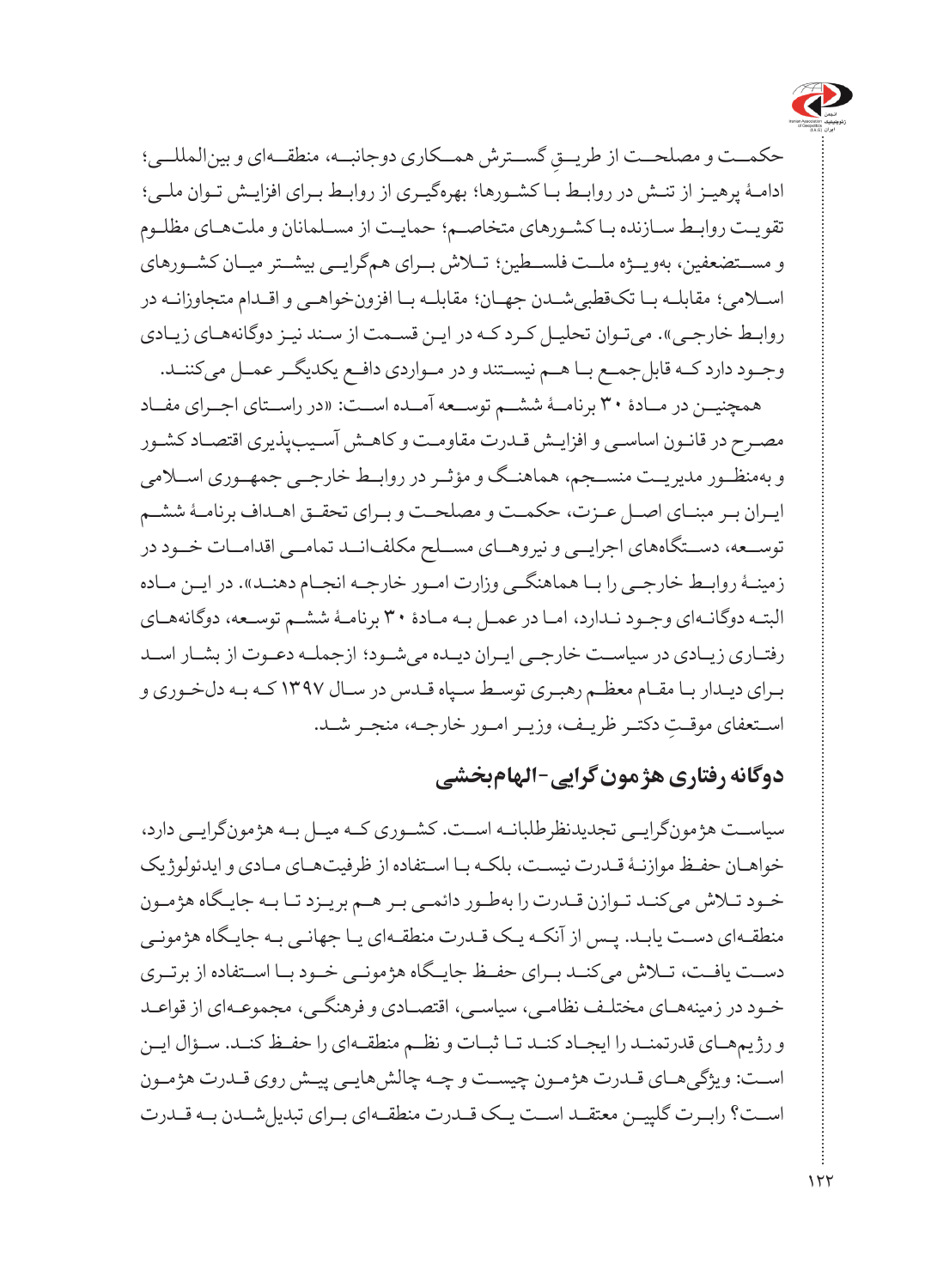

هژمونـی بایـد واجـد شـرایط چهارگانـه زیـر باشـد: - قدرت نظامی بیرقیب در سطح منطقهای؛ - توانایی در ایجاد سیستم سیاسی در منطقه )تشکیل اتحادها و ائتالفها و رهبری آنها(؛ - مزیتهــای تجــاری و اقتصــادی؛ بهگونــهای کــه بتوانــد هزینههــای نظــم هژمونیــک در منطقـه را پرداخـت کنـد و سـوارگان مجانـی را نیـز بـا قـدرت اقتصـادی خـود هضـم کنـد. - قــدرت ایدئولوژیــک؛ بهگونــهای کــه ارزشهــای آن کشــور بــرای ســایر کشــورهای

منطقـهای قابل قبـول باشـد و دربردارنـدۀ یـک سـبک زندگـی بـرای جوامـع پیرامونـی باشـد  $\ldots$ (Salimi, 2006: 142-145)

بســیاری از کشــورهای منطقــه رفتــار جمهــوری اســامی در خاورمیانــه را بــا الگــوی هژمونــی منطبــق میداننــد. آنهــا هژمونگرایــی جمهــوری اســامی را بــا مفهــوم «صفویهگرایــی» نیــز توضیــح می دهنــد. بهاعتقــاد ایــن دســته از تحلیلگــران، ایدئولــوژی انقــاب اســامی پوششــی بــرای هژمونگرایــی در خاورمیانــه اســت و جمهــوری اســامی نیــز همــان مســیر حکومــت پهلــوی را طــی میکنــد، امــا بــا تاکتیــک و شــیوهای دیگــر. بهاعتقـاد آنهـا، تحقـق هژمونـی جمهـوری اسـامی ایـران در منطقـه در گـرو رفتـار سـلبی و برهمزننــدۀ نظــم موردنظــر آمریــکا و همپیمانــان بلــوک غــرب در خاورمیانــه اســت.

جمهــوری اســامی بــا اســتفاده از ابــزار نظامــی و سیاســی و نیــز تقابــل گفتمانــی بــا ارزشهــای لیبــرال دموکراســی، رفتــار ســلبی و آنتیهژمونــی آمریکایــی را در پیــش گرفتــه تـا شـرایط هژمونـی خـود را در منطقـه فراهـم کنـد. از ایـن زاویـه، انقـاب اسـامی ایـران محصــور بــه مرزهــای ایــران نبــوده، بلکــه انقالبــی فرارونــده و دارای ســرریز بینالمللــی اسـت. ایـن فراروندگـی ناشـی از گفتمـان انقـاب اسـامی اسـت کـه نظـم لیبرالدموکراسـی را در خاورمیانـه بـه تقابـل گفتمانـی کشـانده اسـت. شـعاع گفتمانـی انقـاب اسـامی بـه وســعت ملت هــای جهــان تعریــف شــده و گفتمــان لیبــرال رقیــب یــا دگرگفتمانــیِ آن قــرار<br>م گرفــت )2-3 2011: ,Ehteshami).

ایـن تقابـل گفتمانـی در معـادالت امنیتـی منطقـهای بـروز و ظهـور یافتـه اسـت؛ بنابرایـن، ایــران بــا هرگونــه مهندســی قدرتهــای بــزرگ، بهویــژه آمریــکا، در منطقــه مخالفــت میکنـد. مخالفـت ایـران بـا پیمـان کمپدیویـد در سـال 1979 نقطـۀ شـروع ایـن تعـارض گفتمانــی بــود. حمایــت معنــوی و لجســتیکی ایــران از گروههــای جهــادی کــه در لبنــان و فلســطین علیــه رژیــم اســرائیل میجنگنــد، شــاخصۀ مهمــی از تعــارض گفتمانــی انقــاب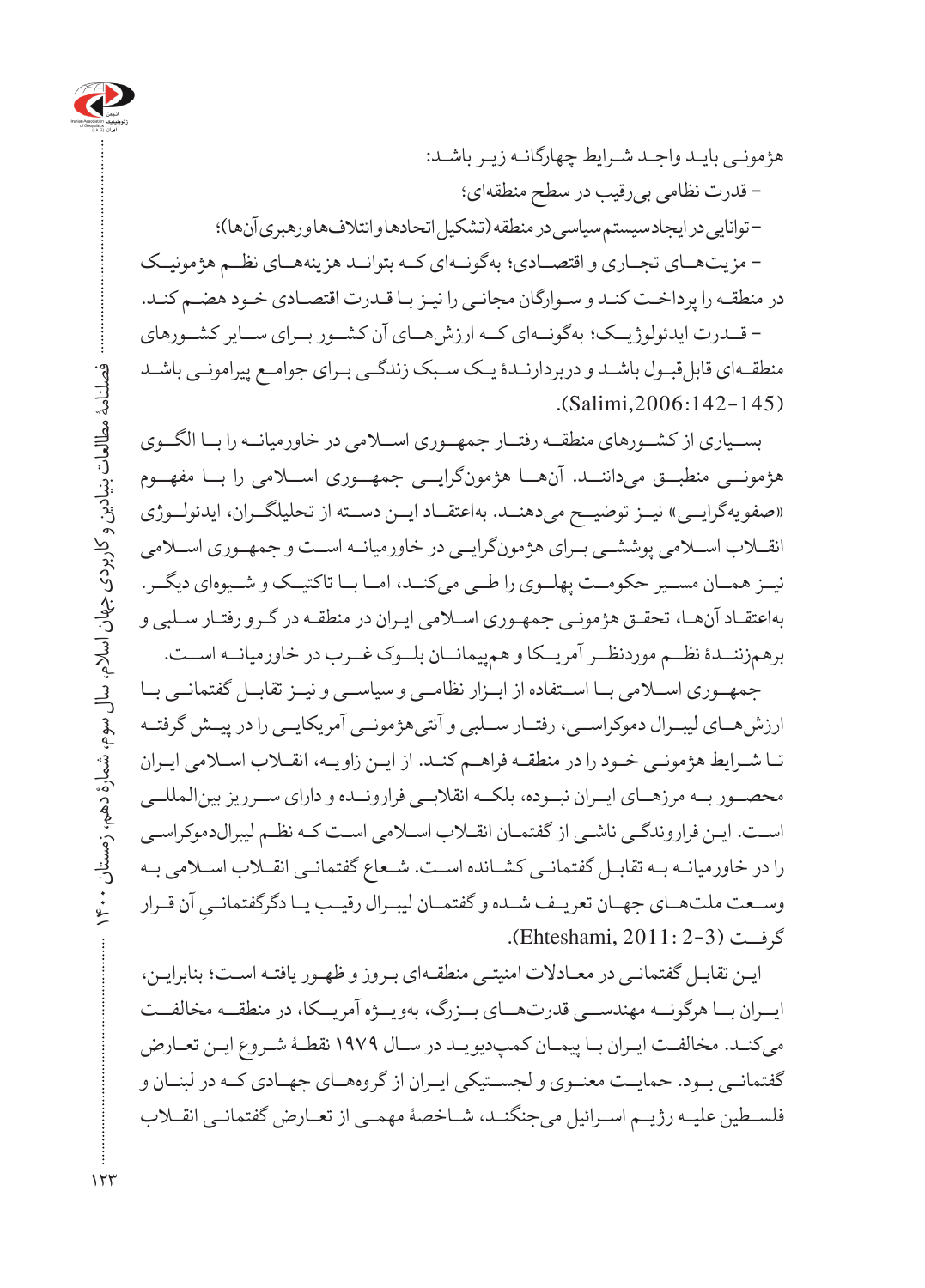

اسـامی بـا گفتمـان لیبـرال اسـت. گفتمـان لیبـرال ایـن رفتـار ایـران را بـا عبـارت »مخالفـت ایــران بـا فراینــد صلــح در خاورمیانــه» توضیــح می دهــد (11:34.Ansari, 2011).

جمهــوری اســامی ایــران در امتــداد ایــن تعــارض گفتمانــی، بــا حملــۀ آمریــکا بــه عـراق در سـال 1991 مخالفـت کـرد و بااینکـه میتوانسـت بـا ائتـاف نانوشـته بـا آمریـکا، مهمتریـن دشـمن خـود، یعنـی رژیـم صـدام را نابـود کنـد، اعـان بیطرفـی کـرد. ایـران بـا شـعار »نظـم نویـن جهانـی« و »طـرح بـزرگ خاورمیانـه« کـه توسـط بـوش پـدر عنـوان شـده بـود، بـه مخالفـت نظـری و عملـی پرداخـت.

دولــت ایــران در ســال 2001 بــا حملــۀ آمریــکا بــه افغانســتان مخالفــت رســمی کــرد؛ اگرچــه در عمــل، سیاســت بیطرفــی مثبــت را در قبــال ایــن حملــه اتخــاذ نمــود. ایــن مخالفـت رسـمی در قبـال تهاجـم آمریـکا بـه عـراق در سـال 2003 نیـز صـورت گرفـت، بـا ایــن تفــاوت کــه بیطرفــی ایــران در قبــال حملــۀ آمریــکا بــه عــراق، بیطرفــی منفــی بــود. دولــت آمریــکا تــاش داشــت تــا دولتــی ســکوالر و وابســته بــه غــرب در عــراق بهوجــود آورد، امـا برگـزاری اولیـن انتخابـات در عـراق ثابـت کـرد کـه کانـون قـدرت در عـراق میـان گروههــای شــیعی متمرکــز اســت و ایــن نشــاندهندۀ نفــوذ معنــوی فــراوان ایــران میــان شــیعیان عــراق اســت )12 2005: ,Kazemi).

بـا حـذف صـدام، ایـران و عـراق همپیمانـان طبیعـی یکدیگـر شـدند و ایـران بـه حمایـت از دولـت منتخـب مردمـی در عـراق پرداخـت و بـا تجزیـۀ عـراق و تضعیـف دولـت مرکـزی مخالفــت کــرد. شــاخصترین رفتــار هژمونگرایانــۀ ایــران کــه گفتمــان لیبرالدموکراســی آن را در قالـب رفتـار سـلبي و مخالفـت بـا «فراینـد صلـح در خاورمیانـه» تبییـن کـرد، حمایـت ایــران از حزباللــه لبنــان در جنــگ 33 روزه و حمــاس در جنــگ 22 روزه بــود. دو جنگــی کـه منجـر بـه اولیـن شکسـت تاریخـی اسـرائیل در برابـر اعـراب شـد )2015 ,Adebahr). حمایـت ایـران از بشـار اسـد، جنـش انصاراللـه در یمـن و احـزاب شـیعی مخالـف حکومـت در بحریـن نیـز در همیـن چهارچـوب تبییـن و تحلیـل میگـردد.

رفتارهــای امنیتــی ایــران در مــواردی کــه شــمرده شــد، بــر مبنــای مخالفــت بــا مداخلــۀ آمریــکا در منطقــه و مقابلــه بــا نظمــی اســت کــه توســط آمریــکا بــرای منطقــه طراحــی میشــود. آمریــکا و همپیمانــان منطقــهای و اروپایــیاش، رفتارهــای امنیتــی ایــران در خاورمیانــه را ســلبی و »اخاللکننــدۀ نظــم منطقــهای« معرفــی میکننــد کــه بهمنظــور تحقــق هژمونــی ایــران در منطقــه صــورت میگیــرد.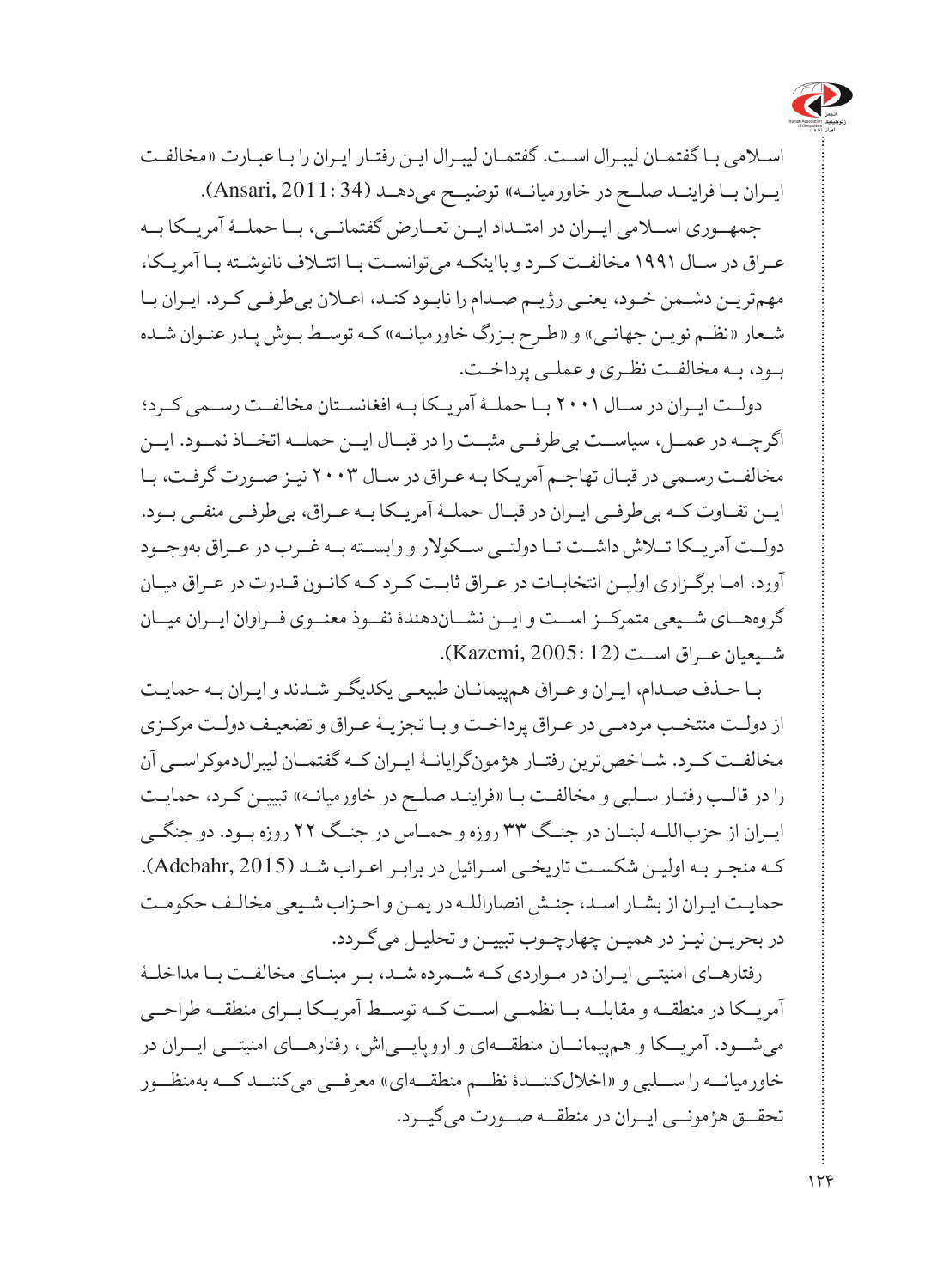

تحلیلـی مقایسـهای میـان سیاسـت الهامبخشـی )کـه براسـاس نظریـۀ همسـایگی از مسـیر سیاسـت همسـایگی تحقـق مییابـد) و سیاسـت هژمونـی نشـان میدهـد کـه نمیتـوان ایـن دو را بــا هــم دنبــال کــرد. هژمونگرایــی آنگونــه کــه در تئــوری و عمــل ثابــت شــده اســت، مسـتلزم پیگیـری سیاسـت قـدرت و توازنسـازی دائمـی بـا رقیبـان و اسـتفاده از فرصـت بـرای تغییـر موازنـۀ قـدرت بهسـود خـود اسـت. ایـن سیاسـت بـا ارکان سیاسـت همسـایگی، بهویـژه اعتمــادورزی، عمل نکــردن بهمثابــۀ یــک قــدرت منطقـــهای، مشــارکتطلبی بهعنــوان یــک هـدف و نـه یـک وسـیله و غیـره در تعـارض اسـت. بنابرایـن، جمهـوری اسـامی ایـران بایـد در چشـمانداز خـود بهطـور شـفاف مشـخص کنـد کـه بهدنبـال هژمونـی اسـت یـا الهامبخشـی کـه از مسـیر سیاسـت همسـایگی حاصـل میشـود.

آیـا ایـران میتوانـد بـا توجـه بـه الزاماتـی کـه بـرای تبدیلشـدن یـک کشـور بـه قـدرت هژمــون برشــمردیم، بــه یــک قــدرت هژمونــی تبدیــل شــود؟ مقایســهای تحلیلــی میــان الزامـات هژمونـی و الزامـات الهامبخشـی نشـان میدهـد کـه تبدیـل ایـران بـه یـک قـدرت هزمــون منطقــهای بــا پیشرانهــای کنونــی، بســیار ســخت و شــاید ناممکــن باشــد؛ امــا تبدیـل ایـران بـه یـک قـدرت مرجـع الهامبخـش بـا فوایـد مـادی و معنـوی، هدفـی ایدئـال، امــا قابل تحقــق اســت.

#### **دوگانۀ توازنسازی-اعتمادسازی**

دومیــن مانــع بــزرگ در تحقــق سیاســت همســایگی، دوگانگــی توازنســازی در سیاســت خارجــی و اعتمادســازی در سیاســت همســایگی اســت. ایــن تناقــض اجتنابناپذیــر، امــا قابل مدیریــت اســت. از دیــدگاه رئالیســتهای ســاختاری، یکــی از نتایــج اجتنابناپذیــر ســاختار آنارشــیک در نظــام بینالملــل، اتخــاذ راهبــرد توازنســازی از ســوی بازیگــران بینالمللــی در قبــال یکدیگــر اســت. توازنســازی، راهبــردی بهمنظــور افزایــش آســتانۀ ِ نظــام بینالملــل اســت کــه اولویــت نخســت امنیــت کشــورها در ســاختار اقتدارگریــز کنشــگران بینالمللــی در فراینــد امنیتســازی را تشــکیل میدهــد.

توازنســازی، بهینهتریــن و عقالییتریــن راهبــرد سیاســت خارجــی اســت کــه بــدون واردشـدن در یـک منازعـۀ نظامـی میتوانـد تـوازن قـدرت منطقـهای یـا بینالمللـی را بهسـود ِ برخــی از کشــورها و بهزیــانِ برخــی دیگــر تغییــر دهــد. همزمــان، توازنســازی، اســتراتژي غالبــی اســت کــه ســاختار اقتدارگریــز و آنارشــیک را بازتولیــد میکنــد )2004 ,Little).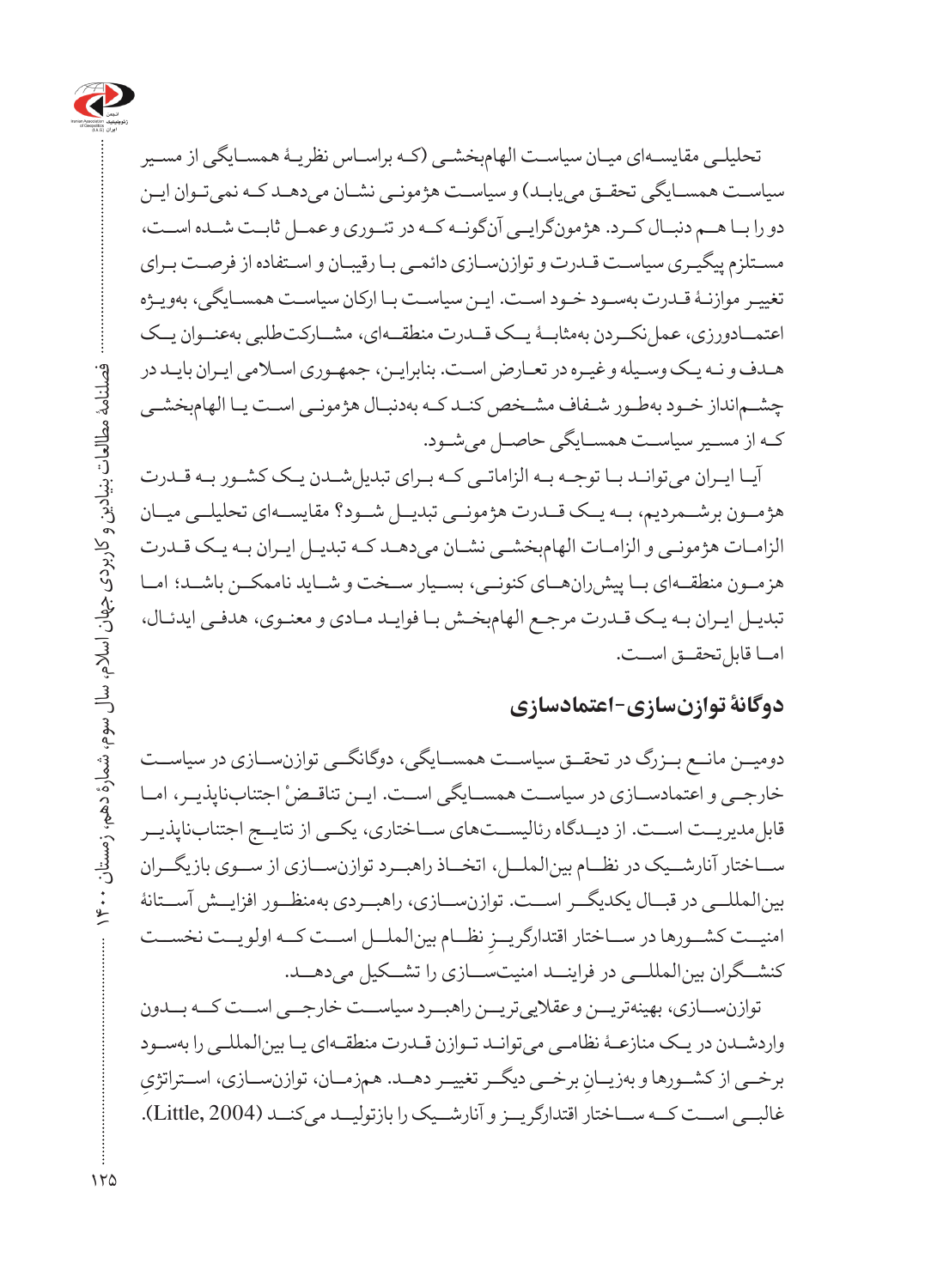

سیســتم بینالمللــی میــل بــه تــوازن دارد و رفتارهــای مبتنــی بــر توازنســازی را هضــم کــرده، امــا در مقابــل رفتارهــای انقالبــی مقاومــت میکنــد )11 1999: ,Wohlforth).

تــوازن قــدرت بــه ترکیــب خاصــی از توزیــع قــدرت در نظــام بینالملــل اشــاره دارد کــه در ســاختارهای چندقطبــی، دوقطبــی، تک-چندقطبــی بــروز و ظهــور عینــی داشــته اســت )324 ,2009:Griffiths). سـاختار نظـام بینالملـل برحسـب تـوازن قـدرت تکویـن یافتـه و شــکل میگیــرد. تــوازن قــدرت از منظــر رئالیســتها وضعیتــی اســت کــه در ســاختار آنارشـیک نظـام بینالملـل، ثبـات سیاسـی را بهطـور نسـبی فراهـم میکنـد و مانـع از جنـگ دائمــی در عرصــۀ بینالمللــی میشــود. تــوازن قــدرت وضعیتــی اســت کــه همــواره وجــود دارد؛ امــا ممکــن اســت ایــن تــوازن بهســود ایــن بازیگــر و بهضــرر بازیگــر دیگــری تغییــر کنــد ),1999:10Wohlforth).

از دیــدگاه رئالیســتها، هــدف همــۀ بازیگــران بینالمللــی تغییــر تــوازن قــدرت بهســود خودشــان اســت. ایــن هــدف گاهــی بــا جنــگ و گاه بــا دیپلماســی، بهمفهــوم عــام آن، محقــق می شــود (شــامل دیپلماســی سـنتی، عمومــی، تجــاری، اقتصــادی، فرهنگــی و ...). توازنســازی رفتــاری واکنشــی نیســت و بــه رویــهای پویــا بــرای اتحــاد و ائتالفســازی امنیتــی اشــاره دارد. دولتهــای ایرانــی طــی پنــج قــرن اخیــر از راهبــرد توازنســازی بهعنــوان یــک راهبــرد امنیتیابــی و مقابلــۀ مؤثــر بــا خصــم خارجــی اســتفاده میکردنــد. ِ توازن سـازی در ايـن معنــا، يعنــي اتحــاد و ائتــلاف بــا رقيـــبِ دشــمنِ مــن يــا دشــمنِ دشــمنِ<br>. مـن بهمنظـور مقابلـۀ مؤثرتـر و کمهزینهتـر بـا دشـمن یـا خصمـی کـه امنیـت دولـت ایرانـی را تهدیـد میکنـد. راهبـرد توازنسـازی اتحـاد یـا ائتـاف موقـت بـا یـک یـا چنـد کشـوری اســت کــه دارای هــدف یــا اهــداف مشــترک بــا ایــران بودهانــد.

تقســیمبندی توازنســازی بــه دو گونــۀ مثبــت و منفــی، براســاس نتایــج امنیتــی ایــن راهبـرد در طـول روابـط خارجـی ایـران طـی پنـج سـدۀ اخیـر صـورت گرفتـه اسـت. راهبـرد توازن ســازی در مقاطعــی کــه ســاخت درونــ*ي قــد*رت مســتحکم و متعــادل بــوده اســت،<br>. مؤثــر و ســودمند میافتــاد و تهدیدهــای امنیتــی علیــه ایــران را بــا کمتریــن هزینــه کاهــش مـیداد. از ایـن مقاطـع بـا عنـوان »توازنسـازی مثبـت« نـام میبریـم؛ امـا در اکثـر مقاطـع تاریخــی، راهبــرد توازنســازی در دولتهــای ایرانــی، چــه اتخــاذ راهبــرد ائتــاف موقــت و اتحـاد دائـم بـا یـک کشـور قدرتمنـد و چـه اسـتفاده از نیـروی سـوم علیـه نیـروی اول و دوم، بهدلیــل ســاخت متزلــزل و نامــوزون قــدرت در داخــل، نهتنهــا باعــث کاهــش تهدیدهــای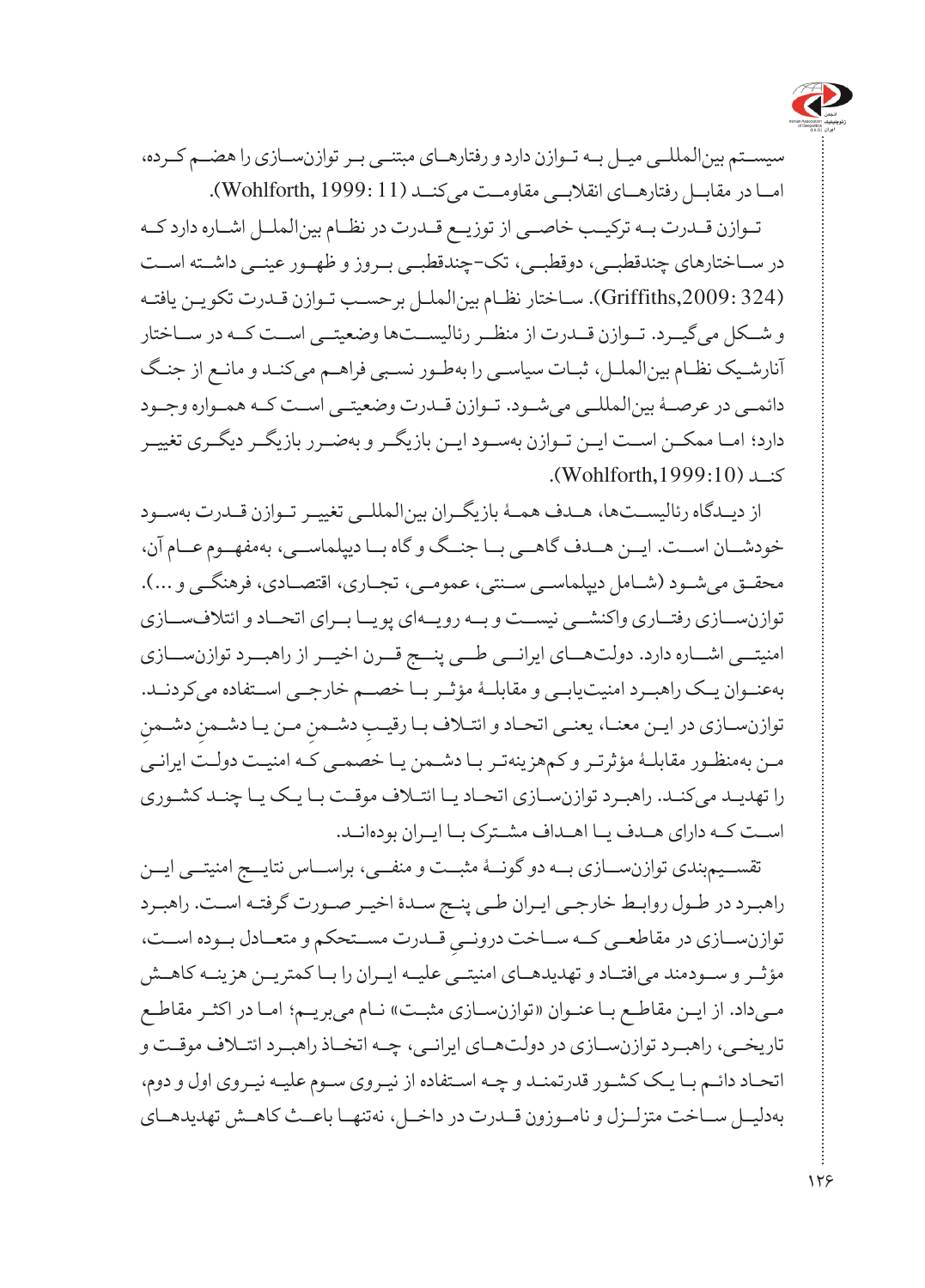

امنیتـی نمیشـد، بلکـه زمینـۀ اسـتعمار مسـتقیم یـا غیرمسـتقیمِ سـایر قدرتهـا را بـه ایـران<br>. بــاز میکــرد. بــرای نمونــه، اتحــاد ایــران بــا انگلســتان در جنگهــای ایــران و روس یــا در ماجـرای حملـۀ ایـران بـه هـرات، درنهایـت منجـر بـه ازدسـتدادن بخشهـای وسـیعی از سـرزمینهای شـمالی و شـرقی ایـران در قـرن 19 شـد. نمونـۀ دیگـر، تجربـۀ روابـط خارجـی ایـران در پناهبـردن بـه نیـروی سـوم اسـت. نیـروی سـوم در روابـط خارجـی ایـران یـا مثـل آلمـان باعـث میشـد تـا بهانـهای بـرای اشـغال ایـران در دو جنـگ جهانـی فراهـم شـود یـا مثـل آمریـکا بـا بهحاشـیهبردن انگلیـس و روسـیه، خـود تبدیـل بـه قدرتـی ذینفـوذ در ایـران می شــد. ایــن نــوع از توازنســازی را «توازنســازی منفــی» نامگــذاری می کنیــم.

ســاخت مســتحکم و متعــادل قــدرت در داخــل، وابســته بــه توانمندیهــا و ظرفیتهــای بـاالی نظامـی، اقتصـادی، سیاسـی، اجتماعـی و فرهنگـی اسـت. از جملـۀ ایـن ظرفیتهـا، مقبولیــت و مشــروعیت دولــت اســت کــه یکــی از اساســیترین مؤلفههــای قــدرت حکومتهــا را تشــکیل میدهــد. حکومتــی کــه دارای پایــگاه اجتماعــی باشــد و مســتظهر بــه حمایــت نســبی تودههــای مــردم باشــد، حتــی اگــر در بســیاری از عناصــر مــادی قــدرت دچــار ضعــف باشــد، قــدرت چانهزنــی باالیــی در مواجهــه بــا ســایر کشــورها ً مفیــد و در دارد؛ برایناســاس، توازنســازی ایــن حکومــت در سیاســت خارجــی عمدتــا کوتاهمــدت، توازنســازی مثبــت خواهــد بــود )34 1989: ,Hall).

بســیاری از تحلیلگــران بینالمللــی رفتــار جمهــوری اســامی در ســطح منطقــهای و بینالمللــی را براســاس مفهــوم توازنســازی مثبــت تحلیــل میکننــد. بهاعتقــاد آنهــا، جمهــوری اســـلامی بــا اتــکا بــه تجــارب منفــی و مخــرب توازنســـازی منفــیِ حکومــت پهلــوی و قاجــار طــی قــرن 19 و 20 کــه منجــر بــه ناامنــی و ازدســترفتن ســرزمینهای بســیاری از ایــران شــد، تــاش میکنــد بــا اتــکا بــه قــدرت درونزا، راهبــرد توازنســازی مثبــت را در ســطح منطقــهای و بینالمللــی اتخــاذ کنــد و بــا ائتالفهــا و اتحادهــای بینالمللــی، تهدیدهــای منطقــهای و بینالمللــی را کاهــش دهــد و تــوازن قــدرت منطقــهای را بهسـود خـود و علیـه رقبـای منطقـهای، بهخصـوص اسـرائیل، عربسـتان و ترکیـه، بـر هـم زنــد. از ایــن منظــر، جمهــوری اســامی از تقابلهــای آمریــکا و شــوروی در طــول جنــگ ایــران و عــراق بــا تاکتیکهــای توازنســازی، بهــرۀ امنیتــی بــرد.

تنشزدایــی ایــران بــا همســایگان عربــی، پــس از فروپاشــی شــوروی و پــس از حملــۀ آمریــکا بــه عــراق در ســال ،1991 بــا هــدف تغییــر تــوازن قــدرت در منطقــه بهســود ایــران

 $15V$ 

فصلنامۀ مطالعات بنیادین و کاربردی جهان اسالم، سال سوم، شمارۀ دهم، زمستان 1400

فصلنامه مطالعات بنیادین و کاربردی جهان اسلام، سال سوم، شمارهٔ دهم، زمستان ۱۴۰۰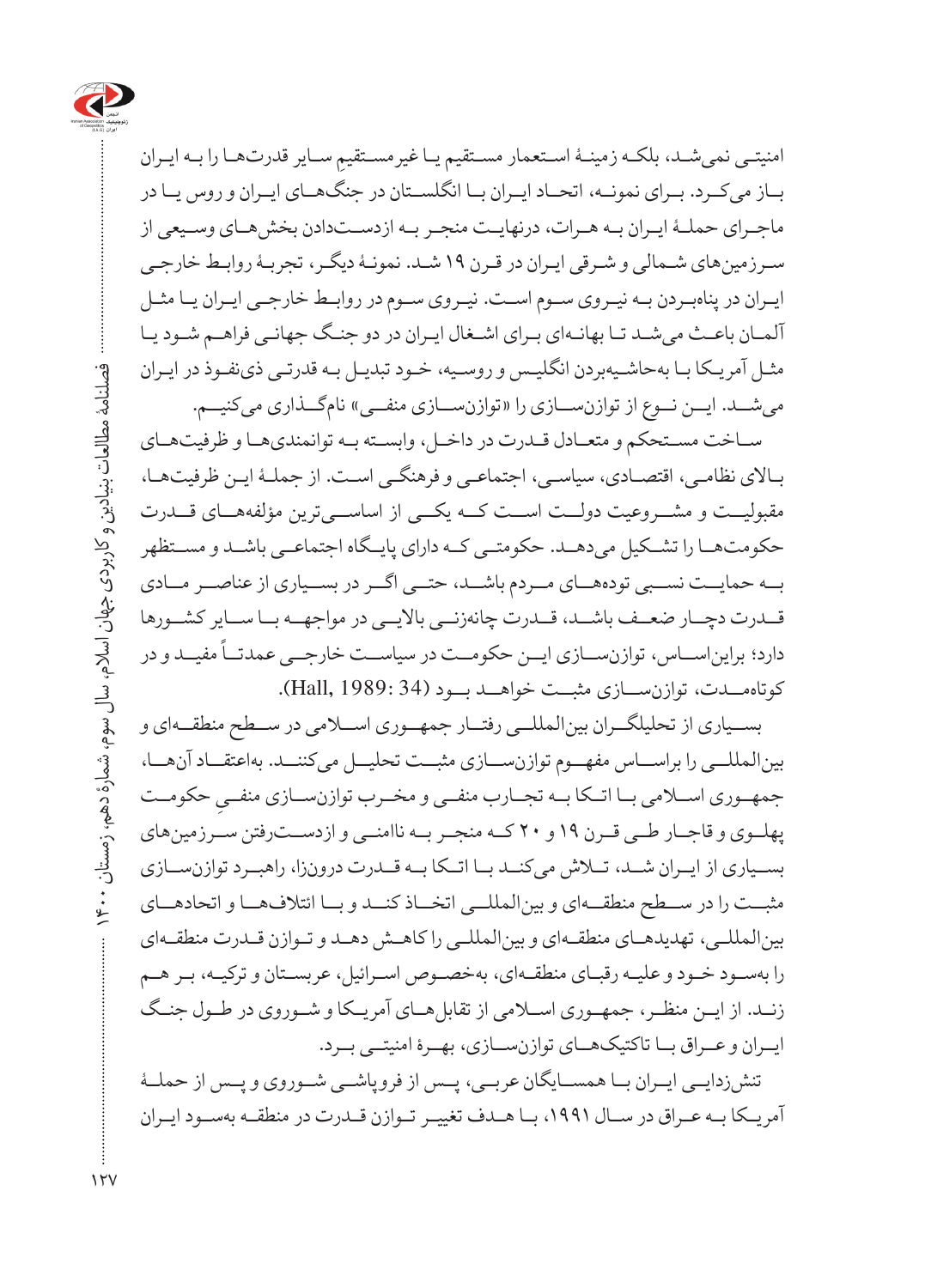

و علیــه رژیــم صــدام صــورت گرفــت. گفتوگوهــای انتقــادی و ســازندۀ ایــران بــا اتحادیــۀ اروپــا در دهــۀ 1990 نیــز بــا هــدف متوازنکــردن آمریــکا و کاهــش تهدیدهــای امنیتــی آمریــکا علیــه ایــران صــورت گرفــت. در ایــن رونــد، سیاســت مماشــاتگرایانۀ ایــران بــا روسـیه و چیـن طـی منازعـۀ هسـتهای ایـران بـا 1+5 نیـز در چهارچـوب راهبـرد توازنسـازی مثبــت تحلیــل میشــود.

بــا شــروع بهــار عربــی در ســال ،2011 تــوازن قــدرت در ســطح منطقــهای بــر هــم ریخــت و قدرتهــای منطقــهای، شــامل ترکیــه، ایــران، اســرائیل و عربســتان، ظرفیتهــای اســتراتژیک و دیپلماتیــک خــود را بــهکار گرفتنــد تــا تــوازن قــدرت در منطقــه را بهســود خـود و علیـه رقبـا تغییـر دهنـد. تقابـل ایـران و عربسـتان و ترکیـه در سـوریه، تنازعـی بـرای تقســیم قــدرت بــا حاصلجمــع جبــری صفــر اســت. آنچنانکــه تنــازع ایــران و عربســتان در بحرانهــای داخلــی لبنــان، عــراق، بحریــن و یمــن در همیــن راســتا تحلیــل میشــود. از دیــدگاه ســاختارمحور، رفتارهــای ایــران نشــاندهندۀ اتخــاذ راهبــرد توازنســازی مثبــت از سـوی ایـران بـا هـدف تغییـر تـوازن قـدرت بهسـود خــود و علیـه رقیـب منطقـهای اسـت. در ایـن دیـدگاه، ایـران، ترکیـه، اسـرائیل و عربسـتان در وهلـۀ نخسـت خواهـان حفـظ تـوازن قــدرت منطقــهای هســتند و بهمحــض آنکــه خــأ قدرتــی در منطقــه حاصــل شــود، تنــازع بـرای ایجـاد تـوازن قـدرت جدیـد بهسـود خـود و بهزیـان رقیـب منطقـهای آغـاز میشـود. چنانچــه مالحظــه میکنیــم، روزمــره سیاســت خارجــی ایــران در ســطح منطقــهای توازنســازی دائمــی جریــان قــدرت در منطقــه اســت. ایــن رویــه بــا فراینــد اعتمادســازی در سیاســت همســایگی در تناقــض اســت. در نظریــۀ همســایگی گفتیــم کــه پیشنیــاز اعتمادسـازی، اعتمـادورزی اسـت. اعتمـادورزی نیازمنـد ظرفیتهـای بـاالی فکـری و مـادی اســت. ایــن فراینــد نیازمنــد واگــذاری نقشهــا و ســهمهای خــودی بــه دیگــری بهمنظــور جلــب اطمینــان دیگــران اســت. در مــوارد زیــادی اعتمــادورزی بــا توازنســازی قــدرت در منطقــه در تناقــض قــرار میگیــرد. کشــوری کــه مبتکــر سیاســت همســایگی، بهویــژه در خاورمیانـه اسـت، نـه میتوانـد توازنسـازی قـدرت را در سیاسـت خارجـی کنـار نهـد و نـه

میتوانـد فراینـد اعتمادسـازی را بـه تعویـق انـدازد. ایـن دو نیازمنـد مدیریـت زمـان و مـکان اســت. هنــر دســتگاه دیپلماســی همیــن اســت کــه بتوانــد تعادلــی در توازنســازی جریــان قــدرت و فراینــد اعتمــادورزی و اعتمادســازی برقــرار کنــد. بهعقیــدۀ نویســنده، مهمتریــن مســئلۀ سیاســت خارجــی ایــران برقرارکــردن ایــن تعــادل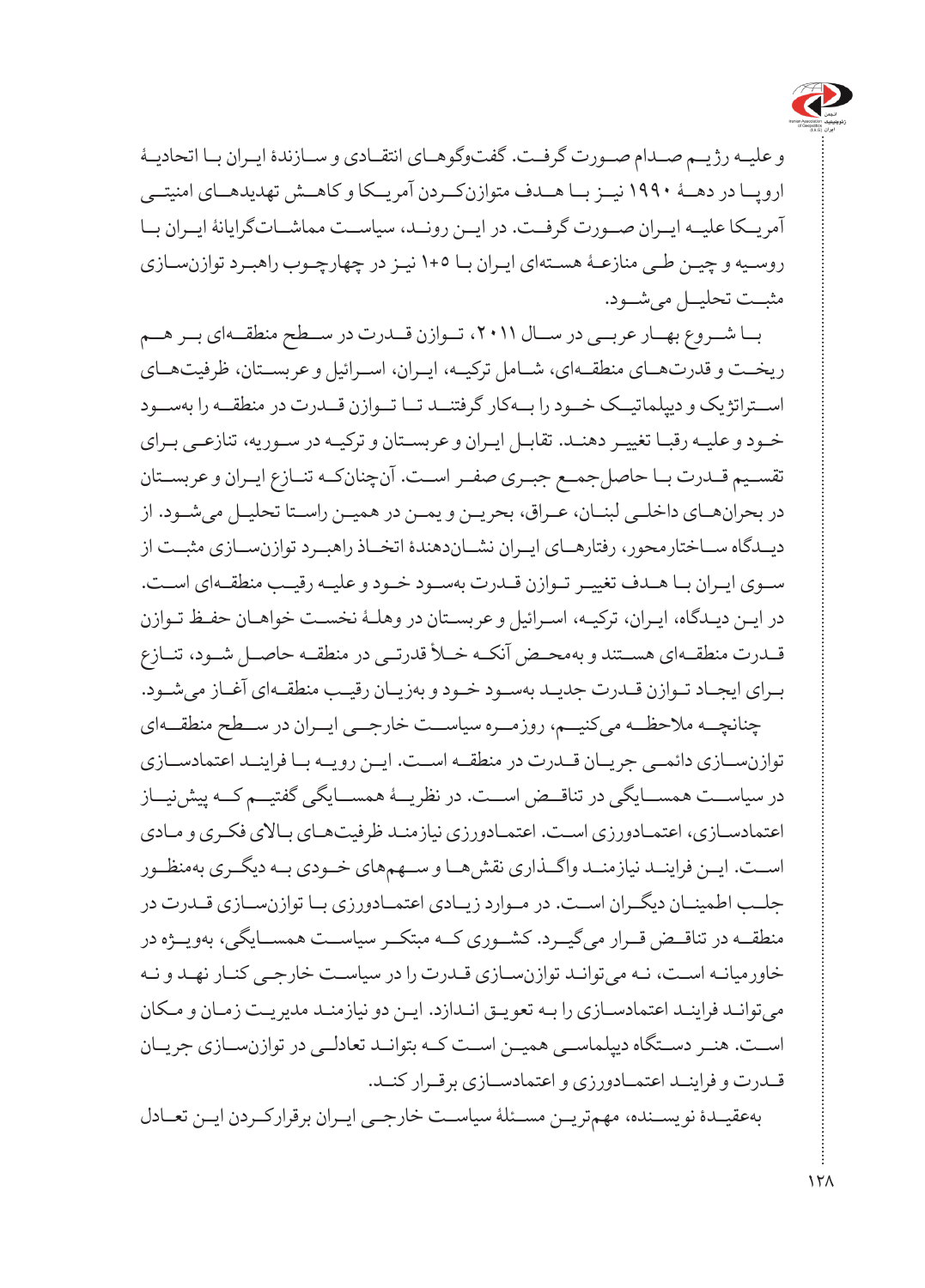

ظریـف اسـت. توازنسـازی قـدرت در منطقـه اگرچـه اجتنابناپذیـر اسـت، درنهایـت نظـم کهــن بینالمللــي را بازتولیــد میکنــد. بــا بهرهمنــدی از دیــدگاهِ رئالیســتهای تهاجمــی، رمـز بازتولیـد هژمونـی، عـدم ظهـور هژمونهـای منطقـهای اسـت کـه ایـن مهـم از دیـدگاه مرشــایمر از طریــق جریــان توازنســازی قــدرت در مناطــق حاصــل میشــود. پــس توازنســازی قــدرت اگرچــه اجتنابناپذیــر اســت، بــازی در زمیــن قــدرت هژمــون هــم اســت و موجــب بازتولیــد نظــم هژمونــی او میشــود. توازنســازی قــدرت، تــداوم حضــور قدرتهـای مداخلهگـر و شـکنندگی صلـح و ثبـات منطقـهای را نیـز در پـی دارد کـه از موانـع جــدی نظریــۀ همســایگی اســت. هرچــه منطقــه بیثباتتــر و مداخــات خارجــی هــم ِ بیشـتر، تحقـق سیاسـت همسـایگی دیرتـر. بنابرایـن، جمهـوری اسـامی بایـد میـان دو امـر توازنســازی قــدرت و اعتمادورزیاعتمادســازی مدیریــت نمایــد.

از یکسـو جریـان قـدرت در منطقـه ایجـاب میکنـد کـه ایـران وارد فراینـد توازنسـازی قت<br>قـدرت بـا رقبـا شـود، امـا ايـن فراينـد اولاً بازتوليدكننـدۀ نظـم كهـن هژمونـی ناعادلانـه اسـت کــه جمهــوری اســامی داعیــۀ مقابلــه بــا آن را دارد و از ســوی دیگــر، جریــان توازنســازی در خاورمیانـه بیثباتـی ادواری و ادامـۀ مداخـات قدرتهـای بـزرگ را در پـی دارد؛ چراکـه کشــورهایی نظیــر عربســتان و اســرائیل، جریــان توازنســازی را بــا راهبــرد بیثباتســازی و مدخلــهدادن آمریــکا در معــادالت منطقــهای دنبــال میکننــد. در آن ســو، اعتمــادورزی و اعتمادســازی در مــواردی ضــد توازنســازی قــدرت اســت. مدیریــت ایــن دو جریــان، مهمتریــن و ظریفتریــن مســئلۀ دســتگاه دیپلماســی بــرای تحقــق تدریجــی سیاســت همسـایگی و حفـظ جایـگاه ایـران در سـاختار قـدرت منطقـهای اسـت.

## **نتیجهگیری**

سیاســت همســایگی فراینــدی اســت نظاممنــد، تدریجــی و ظریــف کــه نیازمنــدِ اجمــاع نخبگــی، اعتمادبهنفــس نخبــگان سیاســی، اعتمــادورزی، اعتمادســازی و مشــارکتطلبی کـه توسـط مبتکـر سیاسـت همسـایگی در منطقـهای بـا ثبـات نسـبی و بـا حداقـل مداخـات قدرتهــای خارجــی دنبــال میشــود. سیاســت همســایگی بهتدریــج منطقــهای بــا قواعــد و رژیمهــای درونــی را نیــز ایجــاد میکنــد و صلــح و ثبــات و کاهــش مداخــات منفــی قدرتهــای خارجــی را در بــر خواهــد داشــت. تحقــق ایــن سیاســت در ایــران بــا موانــع سـاختاری و کارگـزاری مواجـه اسـت. چشـمانداز دوگانـه در تئـوری و عمـل مانـع نخسـت

 $119$ 

فصلنامۀ مطالعات بنیادین و کاربردی جهان اسالم، سال سوم، شمارۀ دهم، زمستان 1400

فصلنامه مطالعات بنیادین و کاربردی جهان اسلام، سال سوم، شمارهٔ دهم، زمستان ۴۰۰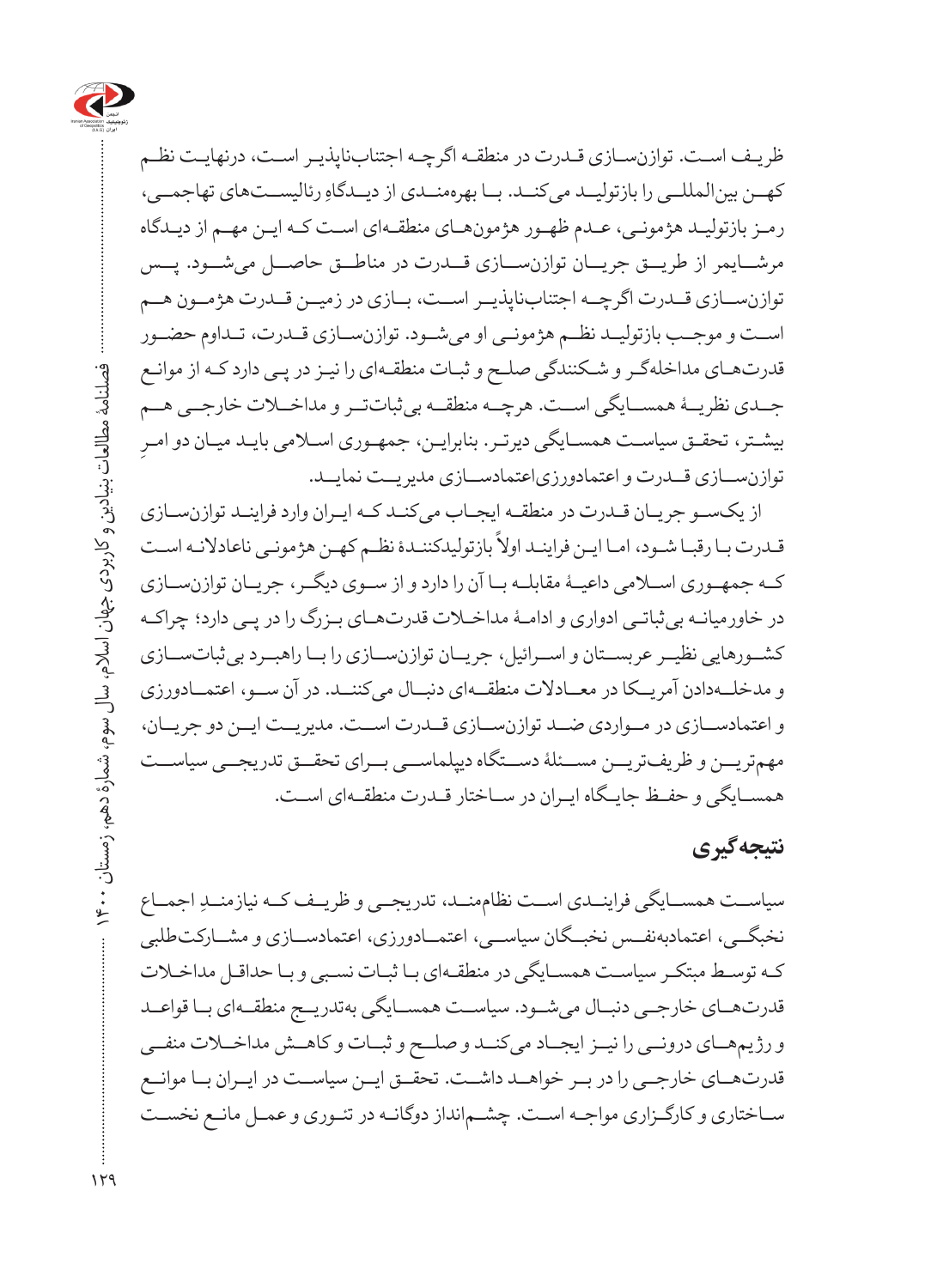

اسـت. در اسـناد بالادسـتی و عمـلِ سیاسـت خارجـی جمهـوری اســلامی، چشــمانداز مبهـم<br>پ و دوگانـه مشـهود اسـت. ایـن دوگانگـی قابلحـل اسـت. چشـمانداز سیاسـت خارجـی بایـد بهطـور شـفاف و منقـح تعریـف گـردد. سیاسـت خارجـی ایـران بایـد میـان الهامبخشـی و هژمونگرایــی انتخــاب کنــد. تحقــق هژمونــی موانــع بســیار جــدی پیــش روی خــود دارد، ضمــن آنکــه در تعــارض کامــل بــا سیاســت همســایگی قــرار میگیــرد؛ درصورتیکــه الهامبخشــی تقویتکننــده و پشــتوانۀ سیاســت همســایگی اســت و ابزارهــای تحقــق آن ِ چشــمانداز سیاســت خارجــی، ضــروری اســت تــا موجــود اســت. پــس از تعریــف منقــح دســتگاه دیپلماســی ایــران فراینــد توازنســازی قــدرت در منطقــۀ پرآشــوب خاورمیانــه را بــا فراینـد اعتمادسـازی در سیاسـت همسـایگی مدیریـت کنـد. مدیریـت ایـن دو فراینـد مسـئلۀ اصلـی سیاسـت خارجـی جمهـوری اسـامی بـرای تحقـق سیاسـت همسـایگی و تکویـن منطقهگرایــی درونزا در خاورمیانــه خواهــد بــود.